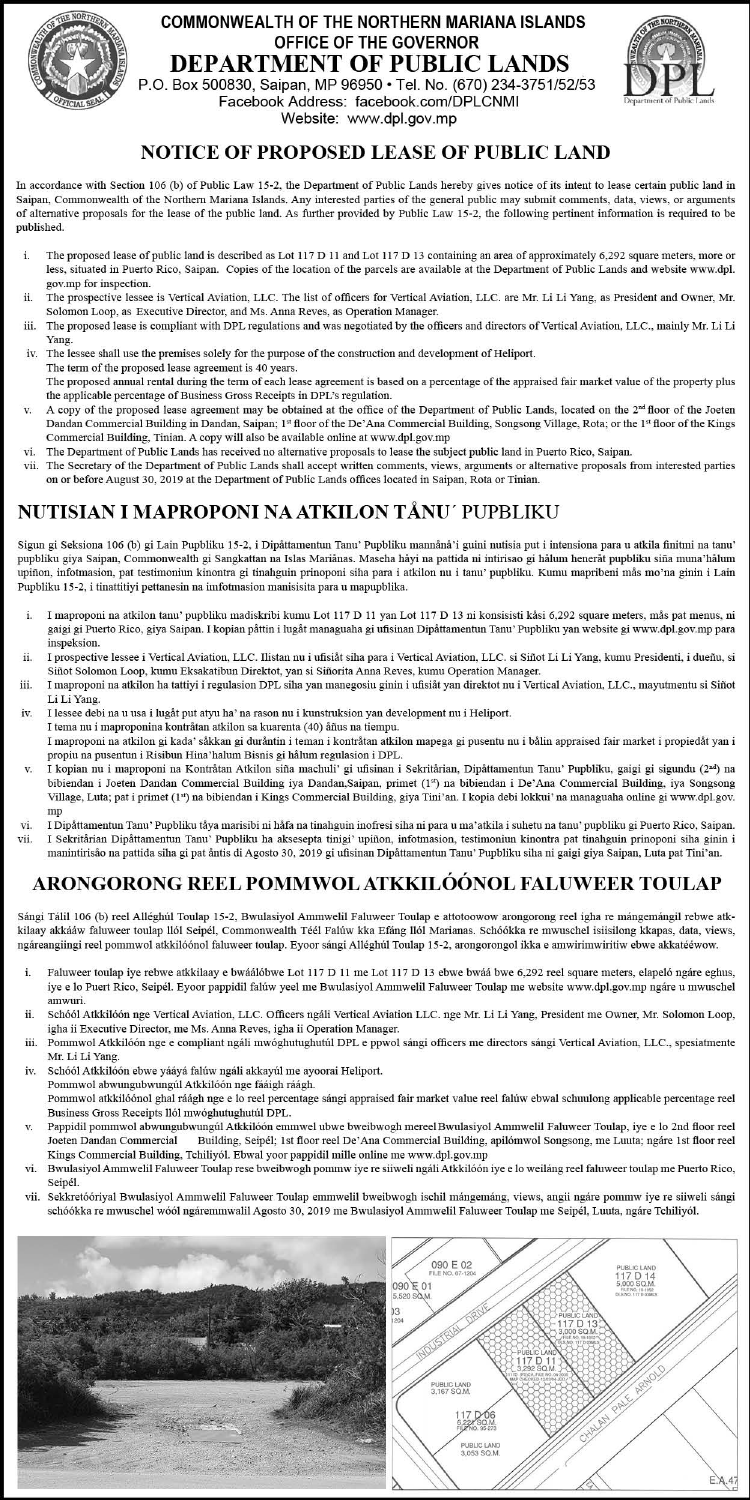## **COMMONWEALTH OF THE NORTHERN MARIANA ISLANDS SAIPAN, MARIANA ISLANDS LEASE AGREEMENT (LA 19-003S)**

This Lease Agreement (hereinafter the "Lease") is made and entered into this \_\_\_\_\_\_\_\_ day of \_\_\_\_\_\_\_\_\_\_\_\_\_\_\_\_\_\_\_\_\_\_\_\_, 2019 (hereinafter the "Commencement Date"), by and between the **DEPARTMENT OF PUBLIC LANDS** (hereinafter the "DPL"), established under Public Law 15-2, having authority and responsibility over the management, use and disposition of public lands in the Commonwealth, , and **Vertical Aviation, LLC,** (hereinafter the "Lessee"), a CNMI Corporation**,**

## **WITNESSETH:**

**WHEREAS,** the Lessee desires to lease public land on Saipan, Commonwealth of the Northern Mariana Islands, for the purposes set forth on the lease data sheet attached hereto as Schedule 1 (hereinafter the "Lease Data Sheet"); and

**WHEREAS**, the DPL, being responsible for the management, use and disposition of public lands in the Commonwealth finds it desirable, beneficial and in the interest of the Commonwealth and public land beneficiaries to permit the Lessee to use public land for such purpose; and

**WHEREAS,** the Lessee has paid a lease application fee of \$5,000 in accordance with DPL's regulations.

**NOW THEREFORE**, in consideration of the mutual covenants and benefits to be derived herein, the parties agree as follows: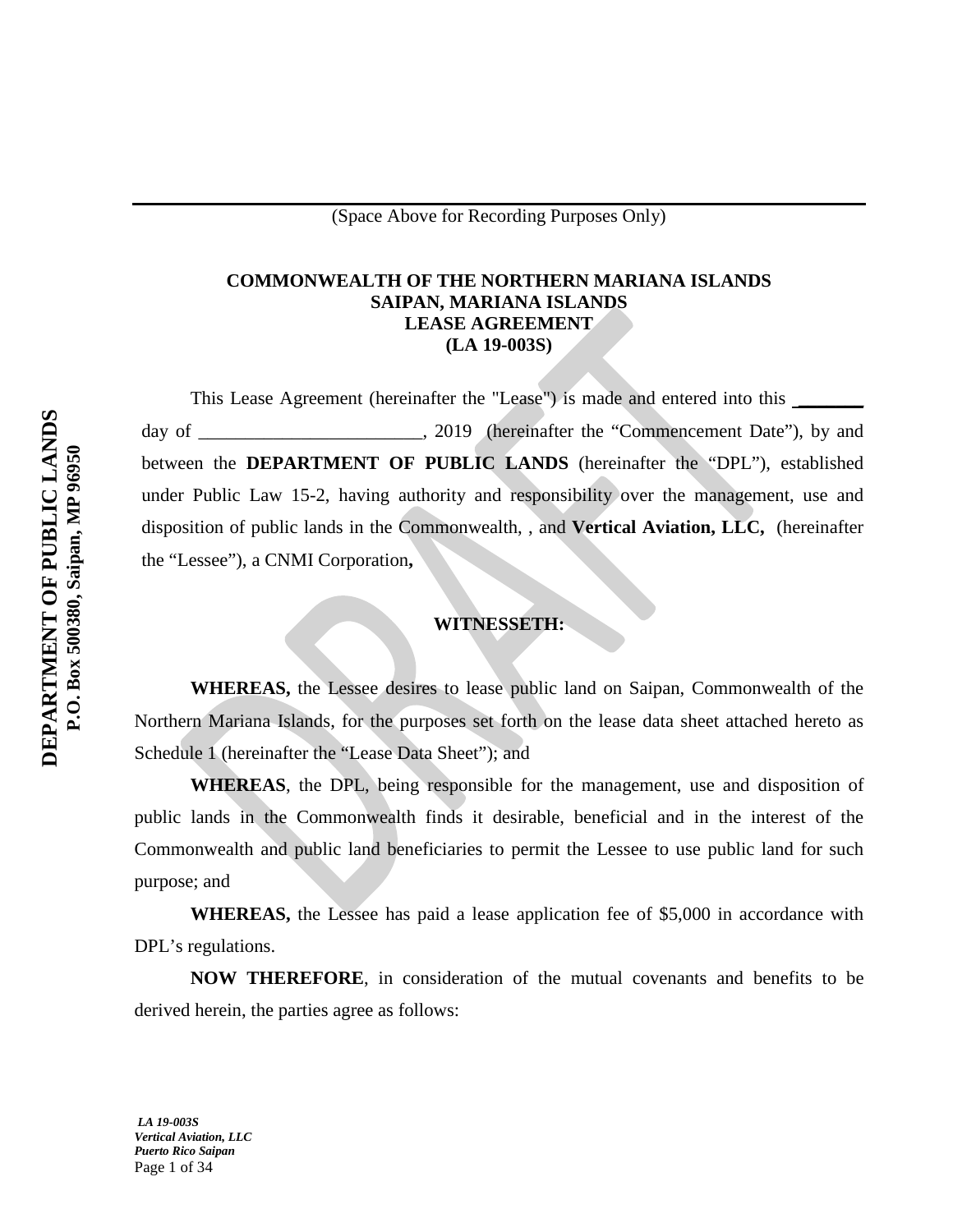## **ARTICLE 1: GRANT OF LEASE**

The DPL leases to the Lessee the below-described public land on an "as is" basis (hereinafter the "Premises"), more particularly described as follows:

**Lot no. 117 D 11, containing an area of approximately 3,292 square meters, more or less, as shown on DLS Check No. 117 D 02, recorded at the Commonwealth Recorder's Office on December 29, 2004, as File No. 04-3053.**

**Lot no. 117 D 13, containing an area of approximately 3,000 square meters, more or less, as shown on DLS Check No. 117 D 03, recorded at the Commonwealth Recorder's Office on May 30, 2018, as File No. 18-1052.**

#### **ARTICLE 2: PURPOSE**

The Lessee shall use the Premises for the purpose set forth on the Lease Data Sheet. No portion of the Premises shall be used as housing or dwelling purposes, whether temporary or permanent. Lessee agrees to use the Premises in a reasonably prudent manner, so as not to cause nuisance or hazards to the public, and not to allow, permit, or suffer, any waste or unlawful, improper or offensive use of the Premises Lessee shall be responsible for obtaining all required licenses and permits for such use from all departments and agencies having jurisdiction over such use.

## **ARTICLE 3: TERM**

The term (hereinafter the "Term") of this Lease shall be for a period of forty (40) years, unless otherwise terminated or cancelled pursuant to applicable provisions of this Lease. The Term shall commence on the Commencement Date as set forth above. Pursuant to P.L 20-84, the DPL may not transfer a leasehold interest in public lands that exceeds forty years including renewal rights.

## **ARTICLE 4: EXTENSIONS**

An extension of up to fifteen years may be granted with approval of the legislature in accordance with P.L. 20-84. Consistent with its fiduciary duty to manage the use and disposition of public lands for the benefit of the collective owners, the DPL will entertain requests for

*LA 19-003S Vertical Aviation, LLC Puerto Rico Saipan* Page 2 of 34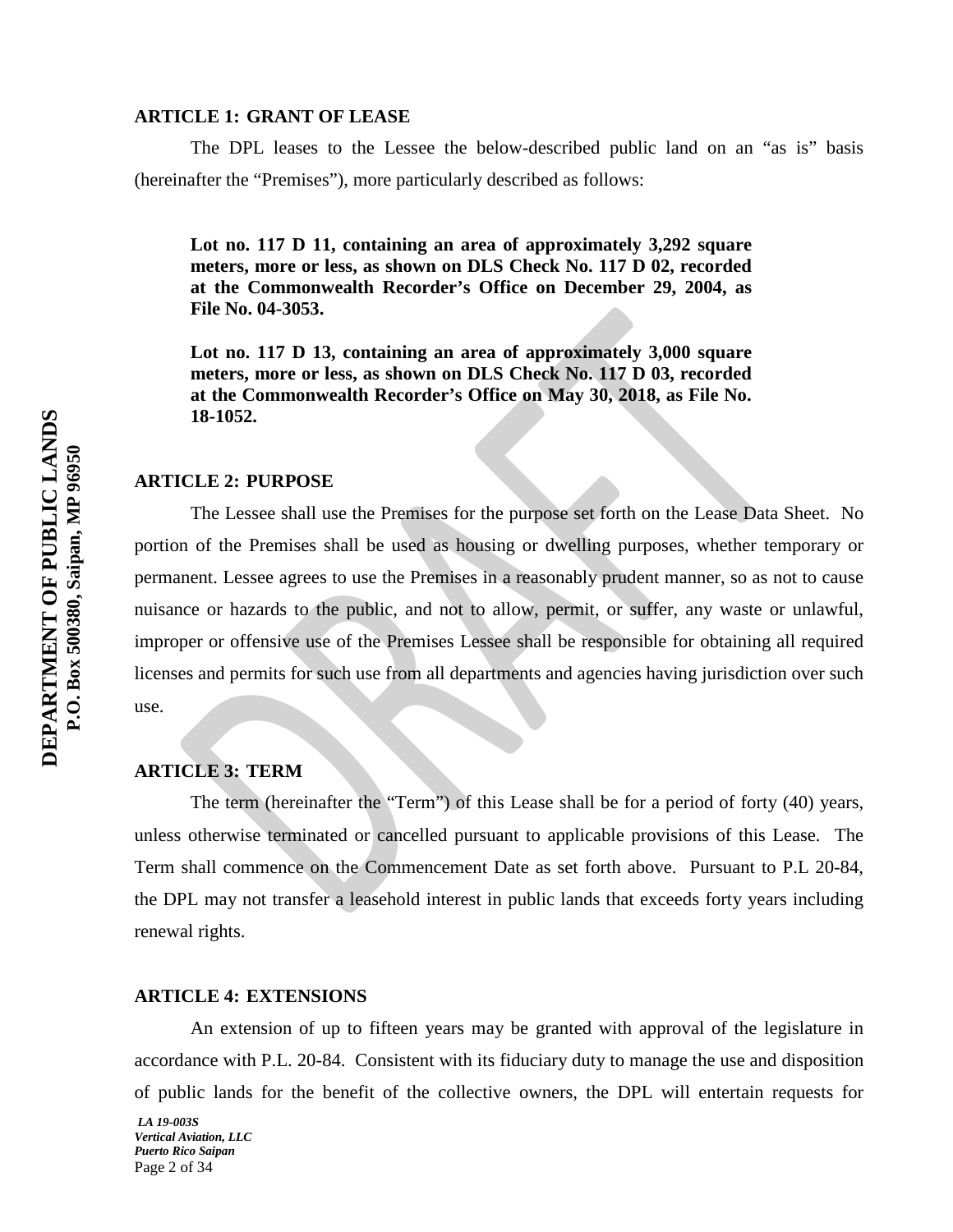extensions no sooner than two (2) years after completion of all development contemplated hereunder, and no later than two (2) years before expiration of the Term. The DPL will make its determination to seek legislative approval, or to decline to seek such approval based upon Lessee's actual performance versus its projections provided in connection with the negotiation and execution of this Lease, as well as its compliance record with the DPL prior to Lessee's extension request.

## **ARTICLE 5. RENT**

The Lessee, in consideration of the foregoing, shall pay to the DPL, in the manner prescribed herein, in lawful money of the United States, Base Rent and Additional Rent for the Premises as follows:

**BASE RENT** - Shall be 5.0% of the fee simple value of the Premises per year payable in advance.

**ADDITIONAL RENT** – Shall be based on the following scale:

| <b>Business Gross Receipt Payment Schedule</b> |                 |    |                 |          |          |           |  |  |
|------------------------------------------------|-----------------|----|-----------------|----------|----------|-----------|--|--|
| <b>Annual BGR Amounts</b>                      |                 |    |                 |          |          | Minimum   |  |  |
| Tier                                           | From            |    | To              | % of BGR | Per Tier |           |  |  |
|                                                | \$<br>$\Omega$  | \$ | 50,000.49       | 3.00%    |          |           |  |  |
| 2                                              | 50,000.50       |    | 100,000.49      | 2.89%    | \$       | 1,500     |  |  |
| 3                                              | 100,000.50      |    | 200,000.49      | 2.78%    |          | 2,889     |  |  |
| 4                                              | 200,000.50      |    | 400,000.49      | 2.67%    |          | 5,556     |  |  |
| 5                                              | 400,000.50      |    | 800,000.49      | 2.56%    |          | 10,667    |  |  |
| 6                                              | 800,000.50      |    | 1,600,000.49    | 2.44%    |          | 20,445    |  |  |
|                                                | 1,600,000.50    |    | 3,200,000.49    | 2.33%    |          | 39,112    |  |  |
| 8                                              | 3,200,000.50    |    | 6,400,000.49    | 2.22%    |          | 74,669    |  |  |
| 9                                              | 6,400,000.50    |    | \$12,800,000.49 | 2.11%    |          | 142,227   |  |  |
| 10                                             | \$12,800,000.50 |    | and Over        | 2.00%    |          | \$270,234 |  |  |

**A. Base Rent.** Lessee shall pay Base Rent as set forth above in advance on an annual basis on each anniversary of the Commencement Date without invoice, notice, or other demand upon or to Lessee.

**B. Additional Rent.** In addition to the Base Rent provided for above, the Lessee shall pay to the DPL in the manner prescribed herein the percentage of Gross Receipts as described in

*LA 19-003S Vertical Aviation, LLC Puerto Rico Saipan* the above rental schedule from whatever business activity is related to or conducted within the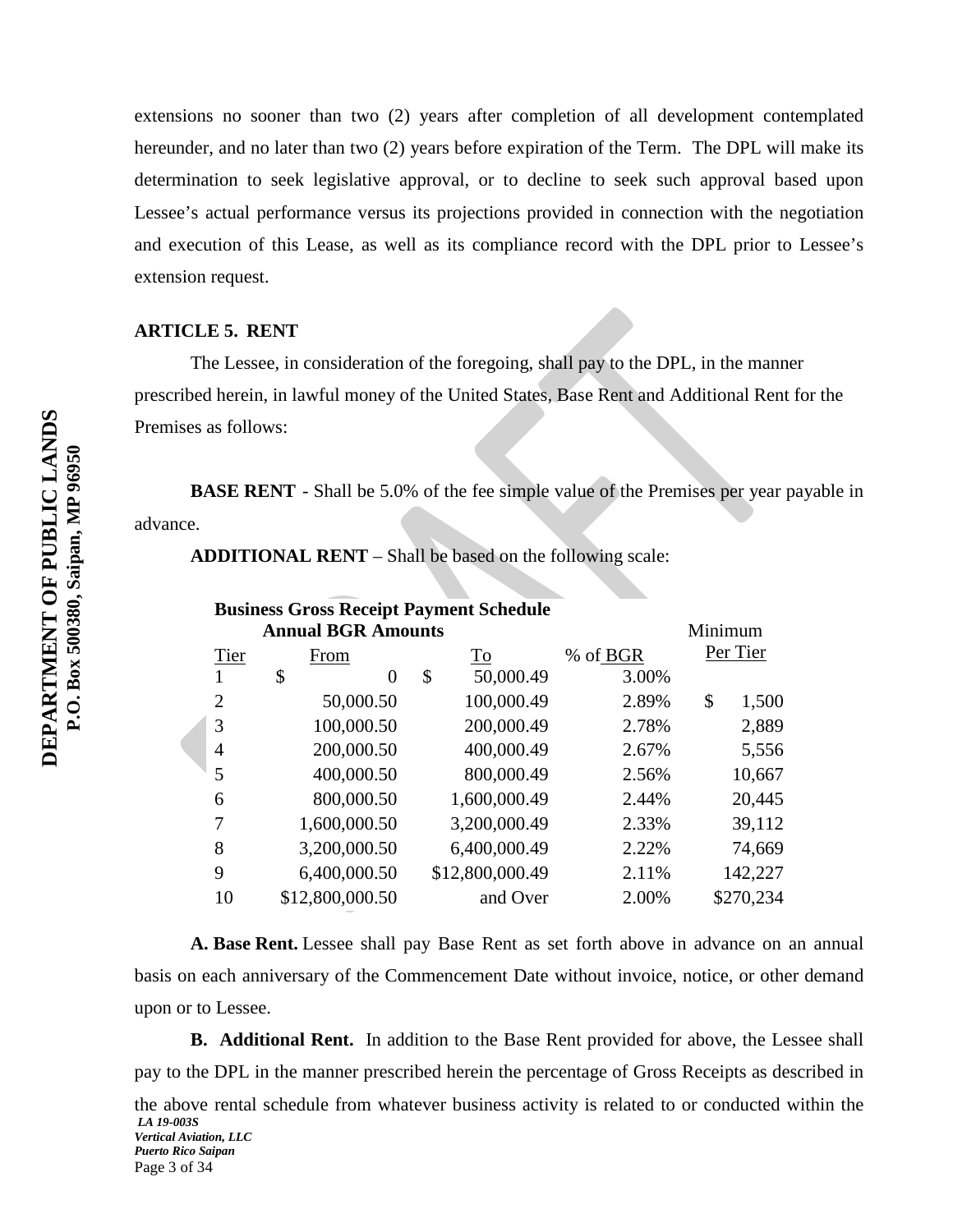described premises during the Term of this Lease and any extension thereof, and as further defined in Article 40G hereof ("Additional Rent"). This additional amount, shall be paid quarterly, within forty-five (45) days from the end of the calendar quarter, with adjustment, if any, to be made at the end of every calendar year upon submission of the annual certified financial statements as provided in Article 11 hereof. A copy of the Lessee's CNMI Business Gross Revenue Tax Monthly Returns must be submitted concurrently with any payment together with the computation of the quarterly Gross Receipts Rental to substantiate any additional payment or non-payment.

**C. Manner of Payment.** The Lessee shall discharge its obligation of payment by depositing the payments required under this Article with the DPL, at such location as the DPL may from time to time designate in writing.

**D. Time and Payment; Interest; Amortization.** All rents payable pursuant to the terms of this Lease shall be deemed to have commenced on the first day of the month after the Commencement Date of this Lease, and shall be paid without prior notice or demand. Past due rental payments shall bear interest at one and one half percent (1.5%) per month compounded monthly, from the date it becomes due until paid. This provision shall not be construed to relieve the Lessee from any default in making any rental payment at the time and in the manner herein specified, but is subject to the amortization provisions set forth herein.

## **ARTICLE 6. APPRAISAL AND DETERMINATION OF RENTAL AFTER EACH FIVE YEAR PERIOD**

For purposes of calculating Guaranteed Minimum Annual Base Rent during the initial five (5) year period, the parties stipulate that the value of a fee simple estate in the Premises is as set forth on the Lease Data Sheet. At the end of the initial five (5) year period of this Lease and each succeeding five (5) year period, the Base Rent payable by the Lessee to the DPL shall be based upon the percentage of the value of the improved land as of the commencement of each five-year period. An independent appraiser who must be a member of a nationally accepted appraisal society, (selected by agreement between the DPL and the Lessee), will establish the value subject to upward adjustment by the DPL in accordance with the regulations set forth at NMIAC § 145-70-301. In the event that the DPL and the Lessee cannot reach an agreement on the selection of the appraiser, a committee of three (3) arbitrators being selected by the other two

*LA 19-003S Vertical Aviation, LLC Puerto Rico Saipan* Page 4 of 34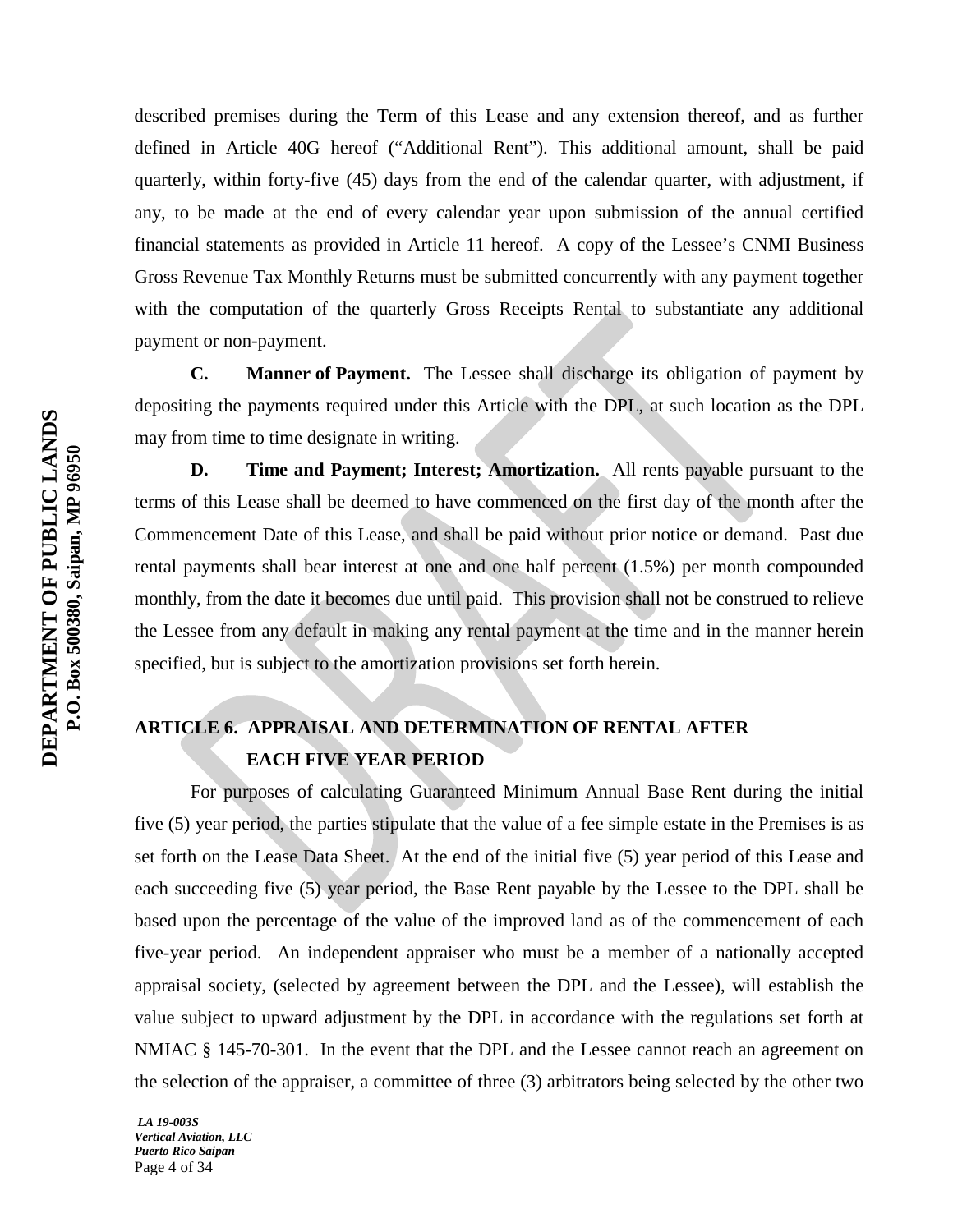## **ARTICLE 7. SECURITY DEPOSIT AND PERFORMANCE BONDS**.

Within thirty (30) calendar days of the Commencement Date, the Lessee shall deposit the sum reflected on the Lease Data Sheet as a Security Deposit with the DPL. The Security Deposit will be held in an interest bearing account of the DPL. This Security Deposit is security that the Lessee will comply with all the terms of this Lease and indicates Lessee's good faith commitment to undertake and complete the construction, development and operation the proposed development. This Security Deposit shall also be security to ensure performance of Lessee's obligations upon the expiration or termination of the Lease.

If the Lessee defaults on this Lease prior to the expiration of this Lease, the DPL shall be able to keep all or part of this Security Deposit to cover unpaid rent, administrative costs, appraisal reports, attorneys' fees, damage to the property, remediation, and/or other expenses.

At the expiration of this Lease, the DPL will inspect and fully document the condition of the Premises. Within thirty (30) days of the expiration of this Lease, if the Lessee has supplied the DPL with a forwarding address and the Lessee has complied with all terms of this Lease, the DPL will return the Security Deposit plus any interest earned, or the DPL will provide the Lessee with a written notice including an itemized list as to why the full Security Deposit amount is not being returned and a check for any remaining Security Deposit owed to the Lessee after such deductions have been made.

**The DPL may retain and apply as much of the Security Deposit as necessary as compensation or reimbursement for unpaid rent, administrative costs, attorneys' fees, damages, or other expenses resulting from Lessee's use of the Premises or from any default of the Lease by the Lessee. During the Term the DPL applies all or part of the Security Deposit for the reasons set forth above, Lessee shall replace such sum.**

In addition to the Security Deposit, Lessee shall within thirty (30) days after the Commencement Date deliver to the DPL a Completion Bond, Stand by Letter of Credit, or a combination thereof covering 100% of the cost of Lessee's proposed development.

*LA 19-003S Vertical Aviation, LLC Puerto Rico Saipan* Page 5 of 34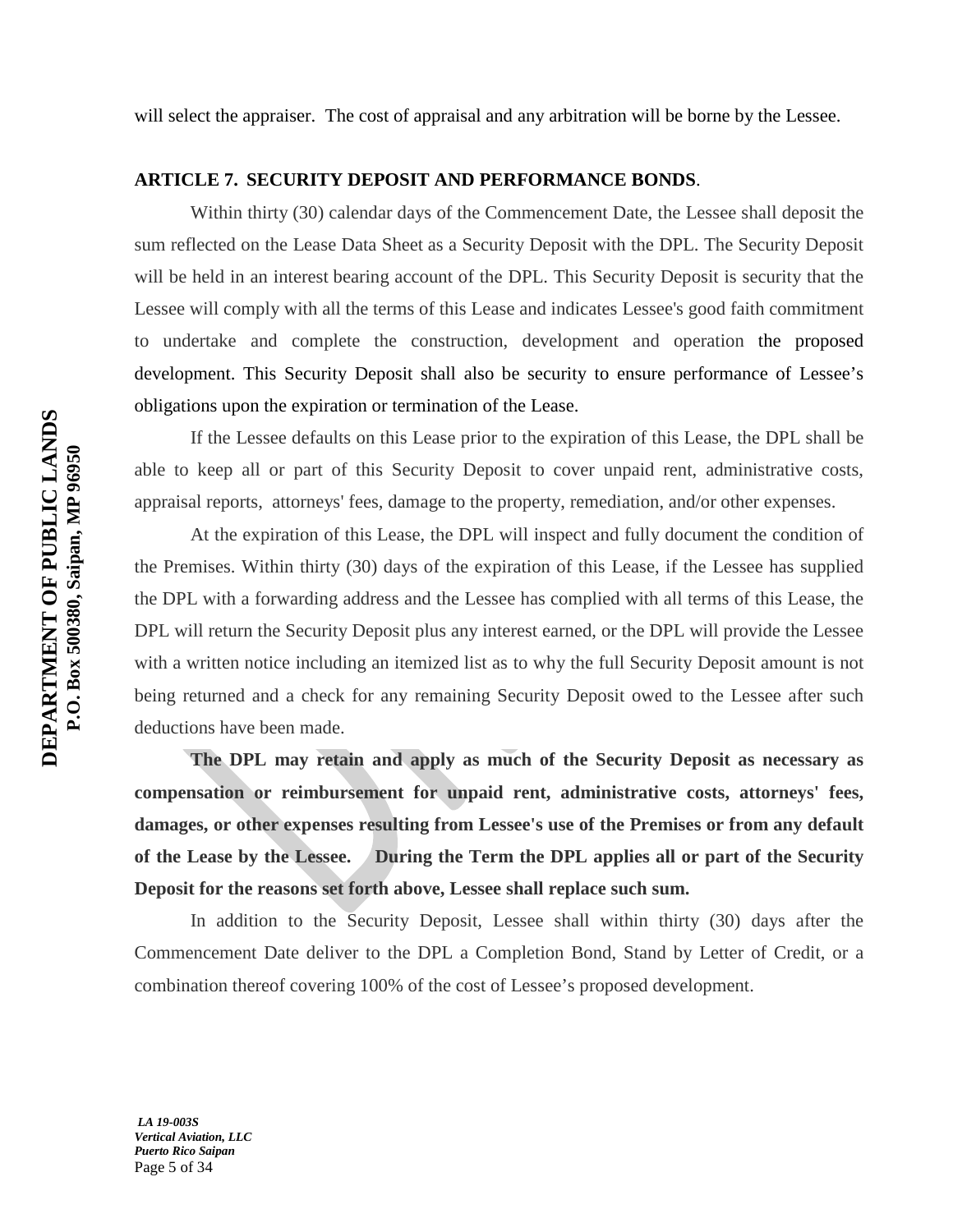## **ARTICLE 8. PERMITS, CONSTRUCTION PLANS, AND SPECIFICATIONS**

**A. Construction Plans and Specifications.** Lessee has provided conceptual drawings and specifications depicting its proposed development as a basis for negotiation of this Lease. The Lessee agrees and covenants that within three (3) months from the Commencement Date of this Lease, it will at its own cost, risk and expense, submit to the DPL its complete construction plans and specifications, which shall be consistent with its previously tendered conceptual design of the development of the Premises. Upon submittal by the Lessee, the DPL shall have thirty (30) working days to review the submitted construction plans and specifications and to notify the Lessee of approval or disapproval of the plans. In the event that changes are necessary, the DPL shall give the Lessee reasonable time to make the necessary changes to the plans for re-submittal. If the DPL does not notify the Lessee in writing of the status of the submitted plan within the thirty (30) working day review period, then the plans and specifications are deemed approved. In no event shall construction, demolition, repair or other development activity commence on the Premises unless and until plans have been approved by DPL or the thirty (30) day review period set forth above has expired without comment by DPL.

**B**. The Lessee agrees and covenants that within six (6) months from the Commencement Date of this Lease, it will at its own expense and risk secure all required CNMI Government and applicable Federal permits for the development and construction to be completed on the Premises and shall immediately commence construction. Copies of such permits must be delivered to the DPL within five (5) days of their issuance. If the Lessee requires additional time to secure the permits, it must notify the DPL in writing of the reason for the delay in securing the necessary approval and its request for extension. The DPL shall review the Lessee's request for extension and provide for additional time if the extension is reasonable, necessary, and is not due to any delay or inaction on the part of Lessee.

## **ARTICLE 9. CONSTRUCTION SCHEDULE**

The Lessee agrees and covenants that within the time hereinafter stipulated it will, at its own cost, risk and expense, fully equip and furnish any improvements, structures and associated facilities within two (2) years after the Commencement Date of this Lease.

*LA 19-003S Vertical Aviation, LLC Puerto Rico Saipan* Page 6 of 34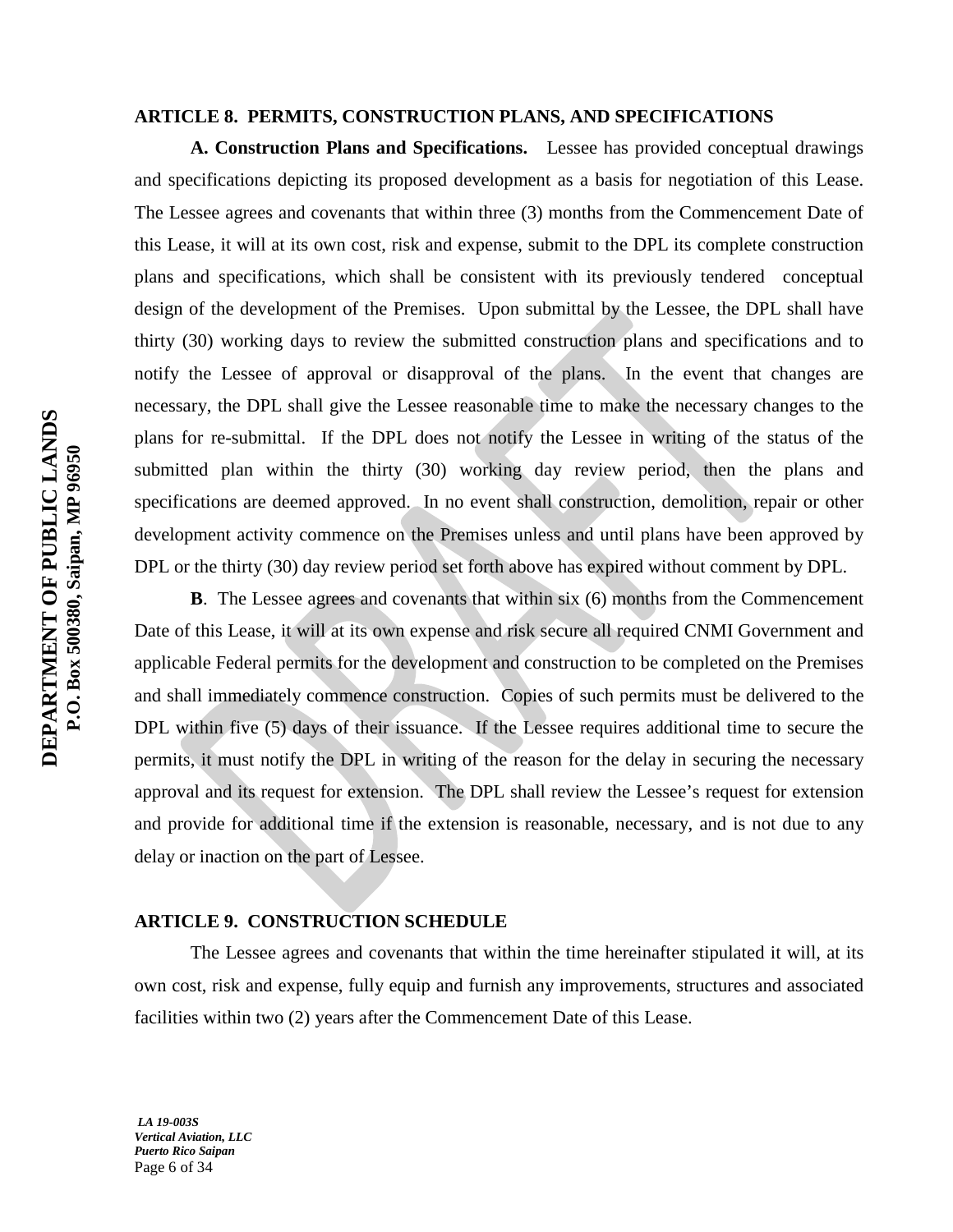## **ARTICLE 10. CONSTRUCTION, MAINTENANCE, REPAIR, ALTERATION**

All construction, improvements, renovations, and repairs placed on the Premises shall be constructed in good workmanlike manner and in compliance with applicable laws, regulations, ordinances, and building codes. Principal structures serving the primary use (as define defined by Saipan Zoning) of the Premises shall be of reinforced concrete construction or structural steel for exterior and load bearing walls, roofs, and ceilings; and exterior wall materials shall be engineered and constructed to withstand the harsh local environment and be in serviceable condition of at least 50 years (i.e. no bare or exposed structural steel, framing, or tin roofs, , etc.). Accessory structures (as defined by Saipan Zoning) that serve the principal building may be framed with reinforced concrete or weather-coated structural steel finished with other materials to accentuate the theme of the primary use. All portions of buildings located upon the Premises exposed to perimeter properties or to the public view shall present a pleasant appearance, and all service areas shall be screened from public view. The Lessee shall, at all times during the Term of this Lease and at the Lessee's sole cost and expense, maintain the Premises and all improvements thereon in good order and repair and in a neat, sanitary and attractive condition.

Unless the same are to be promptly replaced with improvements having at least an equal value, no removal or demolition of improvements which has a value in excess of \$25,000.00 shall take place without the prior written consent of the DPL. No additions having a value in excess of \$100,000.00 shall be constructed on the Premises without the prior written consent of the DPL. The Lessee shall indemnify and hold harmless the DPL and the CNMI Government against liability for all claims arising from the Lessee's failure to maintain the Premises and the improvements situated thereon as hereinabove provided, and / or from the Lessee's violation of any law, ordinance, or regulation applicable thereto.

Within thirty (30) days after the Commencement Date, Lessee shall procure a performance or completion bond in favor of the DPL for the full cost of development and construction contemplated hereunder. The parties' initial estimate of such cost is set forth on the Lease Data Sheet which shall serve as the basis for bonding. In the event of an upward adjustment in construction or development costs, Lessee shall immediately notify the DPL of such, and shall ensure that such bonds are commensurately increased within thirty (30) days thereafter. Failure to procure and maintain such security shall be cause for immediate termination of this Lease by DPL.

*LA 19-003S Vertical Aviation, LLC Puerto Rico Saipan* Page 7 of 34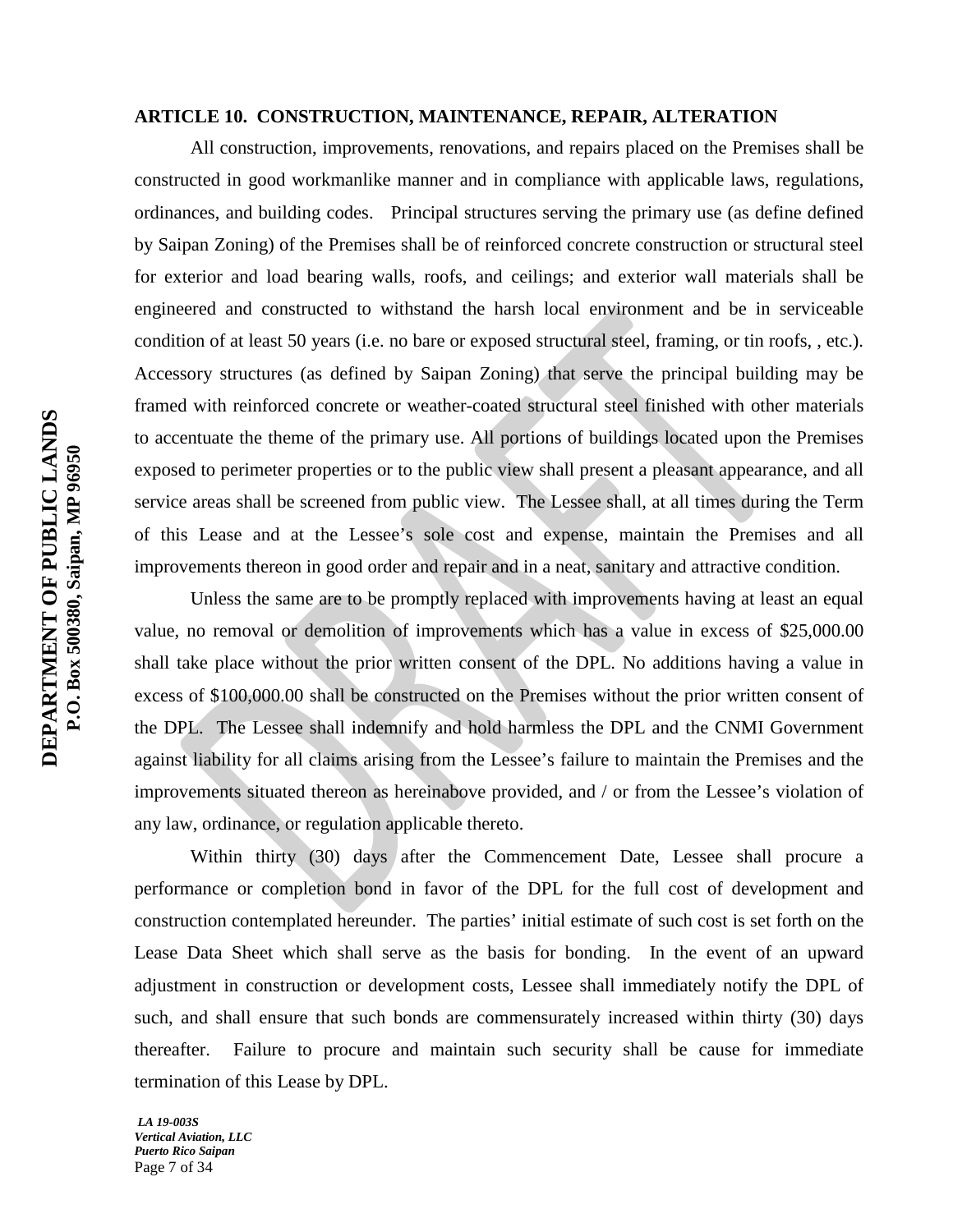Unless specifically authorized on the Lease Data Sheet, Lessee shall not construct structures or other improvements that overlap boundaries of adjacent private lands. Any authorization permitting such must be is set forth on the Lease Data Sheet, and shall be in conformance with DPL's regulations in effect on the Commencement Date AND be consistent with the following principles:

(i) Development and construction of facilities and improvements that will occupy both private and public lands shall be performed in a manner to facilitate and simplify segregation of improvements on the public lands from those on adjacent private lands upon expiration or termination of the lease, unless a land trust consisting of the private lands and public lands is formed with the DPL as trustee, or fee simple title to the private lands is assigned to DPL, at Lessee's expense prior to development. For the avoidance of doubt, such permitted improvements shall be designed and constructed to be free and independent from private land improvements so that upon expiration or termination of the Lease, when the DPL takes possession of the improvements, such improvements and DPL's (or its designee's) operation thereof shall not be dependent upon adjacent private lands. This restriction shall not apply if the fee simple interest in the private lands is assigned or transferred to the DPL.

(ii) Before commencement of construction or development Lessee shall be required to place on deposit with DPL the amounts necessary to perform such segregation at the expiration or termination of the lease as estimated by an engineer selected by DPL.

(iii) Notwithstanding the foregoing, for minor developments such as parking structures attached to adjacent improvements, if such improvements will be of little value to the DPL, the Secretary may waive the obligations set forth in subsection (a) above if in addition to the Security Deposit the Applicant places on deposit concurrent with the execution of the lease the projected cost of demolition and removal of improvements, and restoration of leased premises.

**Lessee shall maintain the quality of the property in serviceable condition for the term of this lease and shall not defer any maintenance that may cause the value of the property to be less than its appraised value had it been properly maintained.**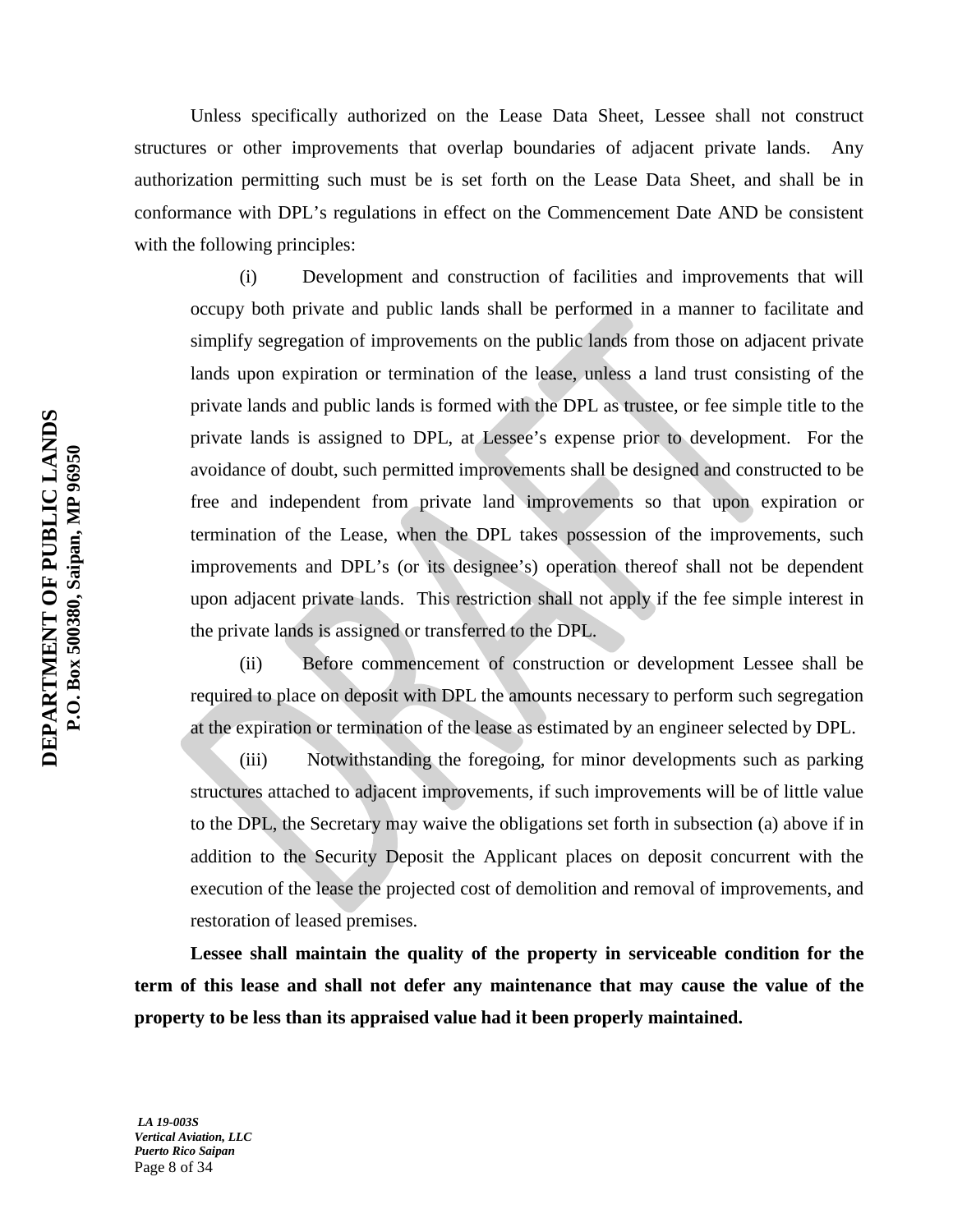## **ARTICLE 11. EXCUSED DELAY OF PERFORMANCE**

Whenever under this Lease a time is stated within which or by which original construction, repairs, reconstruction or other performance by the Lessee shall be commenced or be or be completed, and a failure or delay in such performance is due, in whole or in part, to fire, explosion, earthquake, storm, flood, drought or other unusually severe weather conditions, strike, war, insurrection, riot, act of God or the public enemy (each a "Force Majeure Event") provided that such failure or delay does not result in whole or in part from the fault or negligence of the Lessee, the period of delay so caused shall be added to the period allowed herein for the completion of such work provided, however, that the Lessee shall notify the DPL in writing within thirty (30) days after the occurrence of any of the above events. Notwithstanding the foregoing, no Force Majeure Event (or combination of them) shall excuse any failure or delay in excess of One Hundred Eighty (180) days.

## **ARTICLE 12. ANNUAL REPORTS AND AUDIT**

The Lessee shall, not later than forty-five (45) days after the end of each calendar year of this Lease, submit to the DPL financial statements certified by a CNMI licensed Certified Public Accountant, which shall include a schedule of gross receipts indicating sources and deductions in support of the gross receipts rental requirement under Article 5A. DPL shall have access to and the right to examine and audit any or all pertinent books, documents, papers and records of the Lessee and its sublessees and concessionaires relating to this Lease during the normal business hours of any working day. Lessee shall insert a similar provision in all subleases, consession and similar agreements pertaining to this right of access, examination, and audit, and shall make available to said representative(s) or agent(s) all books and records of the Lessee or its sublessees and concessionaires which may be requested or may be necessary for completion of a special audit of any or all activities or enterprises conducted on the Premises.

The Lessee shall keep and maintain its accounting and bookkeeping system in accordance with generally accepted accounting principles. The Lessee shall keep its accounting books and records at all times in the English language.

## **ARTICLE 13. PUBLIC BENEFIT OBLIGATION**

As a public benefit, Lessee shall provide the benefits described on the Lease Data Sheet.

*LA 19-003S Vertical Aviation, LLC Puerto Rico Saipan* Page 9 of 34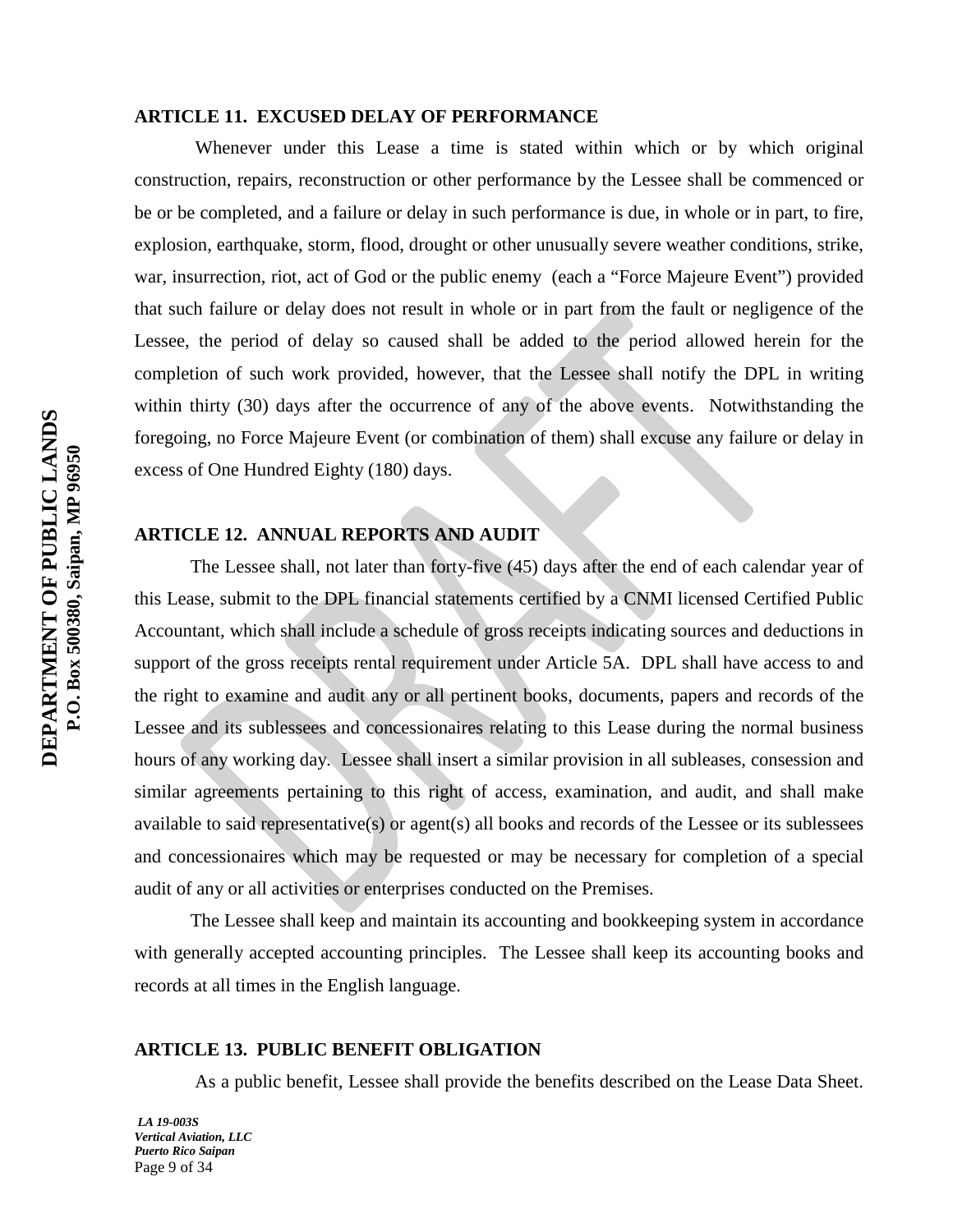The Lessee is further obligated to provide proper lighting and security on the Premises and take all other reasonable actions and steps in order to ensure the safety, well-being and protection of its guests and invitees upon the public land that it is utilizing.

## **ARTICLE 14. SUBLEASE, ASSIGNMENT, TRANSFER, CONCESSIONS**

**A. Consent Required.** Except with the prior consent in writing of the DPL in each instance, Lessee shall not, with respect to development on the public land leased hereby:

(1) Assign, lease, sublease, sell, convey, mortgage, encumber, transfer or dispose of all or any part of Lessee's interest in or to the Premises, or permit the Premises to be used or occupied by others; or

(2) Enter into a management contract or other arrangement by which the activities engaged in on the Premises shall be managed and operated by anyone other than Lessee; or

(3) Grant concessions, permits, or otherwise contract for or permit any business or commercial enterprise or activities to be constructed or performed on the Premises by any person other than the Lessee, unless the following conditions are met:

(i) The availability of such concession, permit or enterprise shall be advertised by in a newspaper of general circulation in the Northern Mariana Islands;

(ii) First priority in granting the concession, permit or enterprise shall be given to bona fide residents of the Northern Mariana Islands;

(iii) The granting of such concession, permit or enterprise shall be subject to the approval of DPL or its successor.

For the purposes of this condition, "concession, permit or enterprise" shall mean a privilege or right to sell products or perform services, which are peripheral to Lessee's proprietary use of the Premises.

Provided, however, Lessee may sublease this Lease to any affiliate or subsidiary of the Lessee in existence and under joint ownership or control at the time of execution of this Lease, without the consent of the DPL. Provided that such sublease shall in no way relieve Lessee of its responsibilities, obligations, or duties hereunder; and provided further that such assignment or sublease does not result in a change of control as defined in Article 14B.

The consent by the DPL to an assignment, transfer, management contract, or subletting may be granted, denied or made subject to such conditions as the DPL finds it in the best interest

*LA 19-003S Vertical Aviation, LLC Puerto Rico Saipan* Page 10 of 34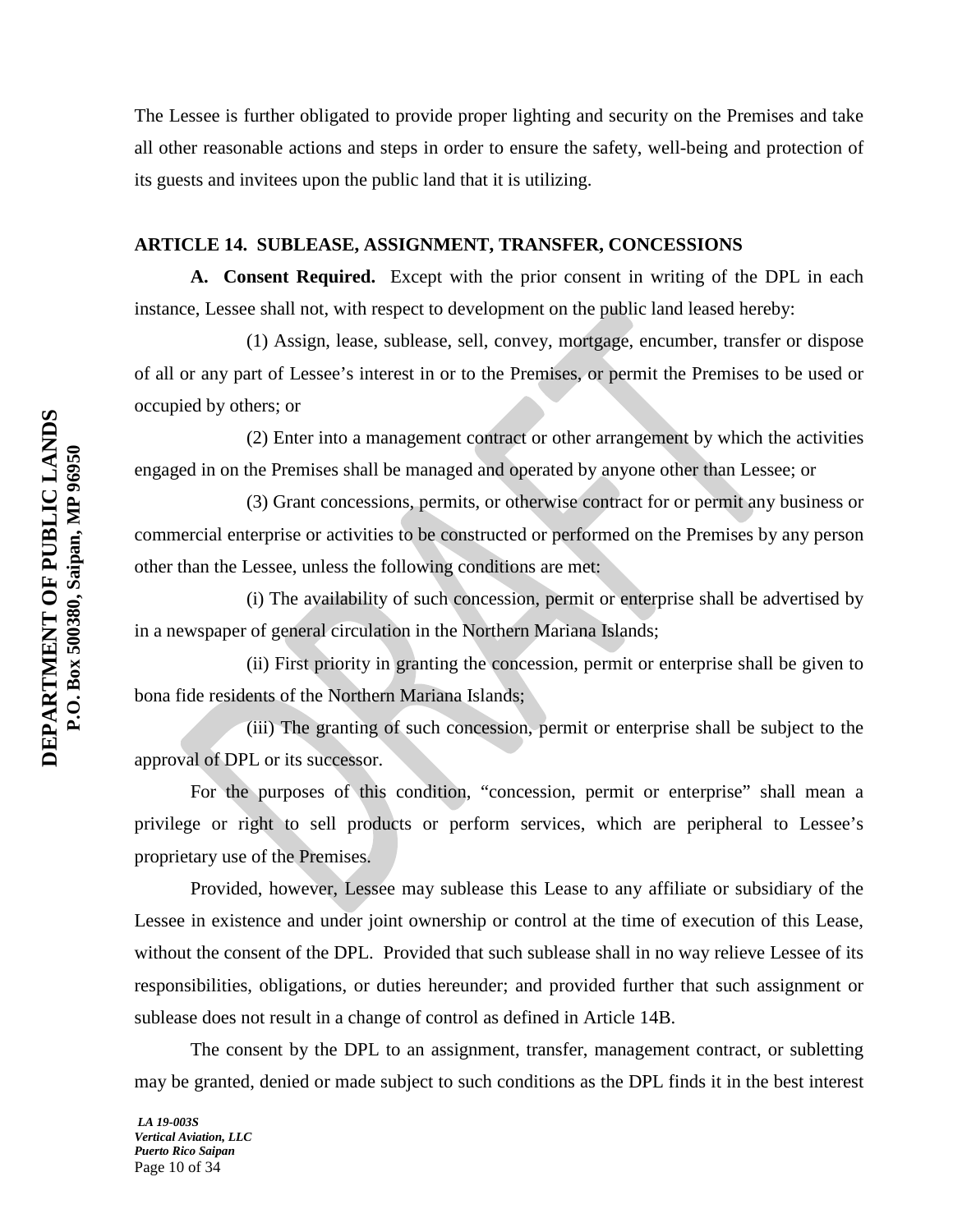of its beneficiaries. Any purported assignment, lease, sublease, sale, conveyance, transfer, mortgage or encumbrance of this Lease, whether written or oral, or any other action for which DPL consent is needed as outlined above, to which the DPL has not given its prior consent is null and void and is of no force or effect and is a violation of this Lease. No sublease, assignment, transfer, or contract shall be valid without the approval of the DPL, and then only if the respective sublessee, assignee, transferee, or other contracting party agrees in writing that the provisions of this Lease bind such sublessee, assignee, transferee, or contracting party. DPL will not consider any assignment, sublease, or transfer during the initial five (5) years of the lease term nor the final five (5) years of the lease term.

Once given, the DPL's consent shall not relieve Lessee, or any subsequent sublessees, assignees or transferees, in any way from obtaining the prior consent in writing of the DPL to any further assignment, transfer, management contract, or subletting.

For purposes of this section, "Premises" includes any portion of the leased premises or any improvement on the leased premises, and "Lessee" includes Lessee's employees, successors and assigns.

**B. Change in Control of Lessee.** If the sale, assignment, transfer, use, or other disposition of any of the issued and outstanding capital stock of Lessee (or of any successor or assignee of Lessee which is a corporation), or of the interest of any general partner in a partnership owning the leasehold estate created hereby, or of the interest of any member of a joint venture, syndicate, or other group which may collectively own such leasehold estate, shall result in changing the control of Lessee or such other corporation, partnership, joint venture, syndicate, or other group, then such sale, assignment, transfer, use, or other disposition shall be deemed an assignment of this Lease and shall be subject to all the provisions of this Lease with respect to assignments.

For purposes of this Article, if Lessee is a corporation or a limited liability company, "change of control" shall mean any dissolution merger, consideration, or other reorganization of Lessee, or the sale or other transfer of a controlling percentage of the capital stock of the Lessee, or the sale of at least fifty-one percent (51%) of the value of the assets of the Lessee. The term "controlling percentage" means the ownership of, and the right to vote, stock possessing at least fifty-one percent (51%) of the combined total voting power of all classes of Lessee's capital stock issued, outstanding and entitled to vote for the election of directors.

For purposes of this Article, if Lessee is a partnership, joint venture, syndicate or other

*LA 19-003S Vertical Aviation, LLC Puerto Rico Saipan* Page 11 of 34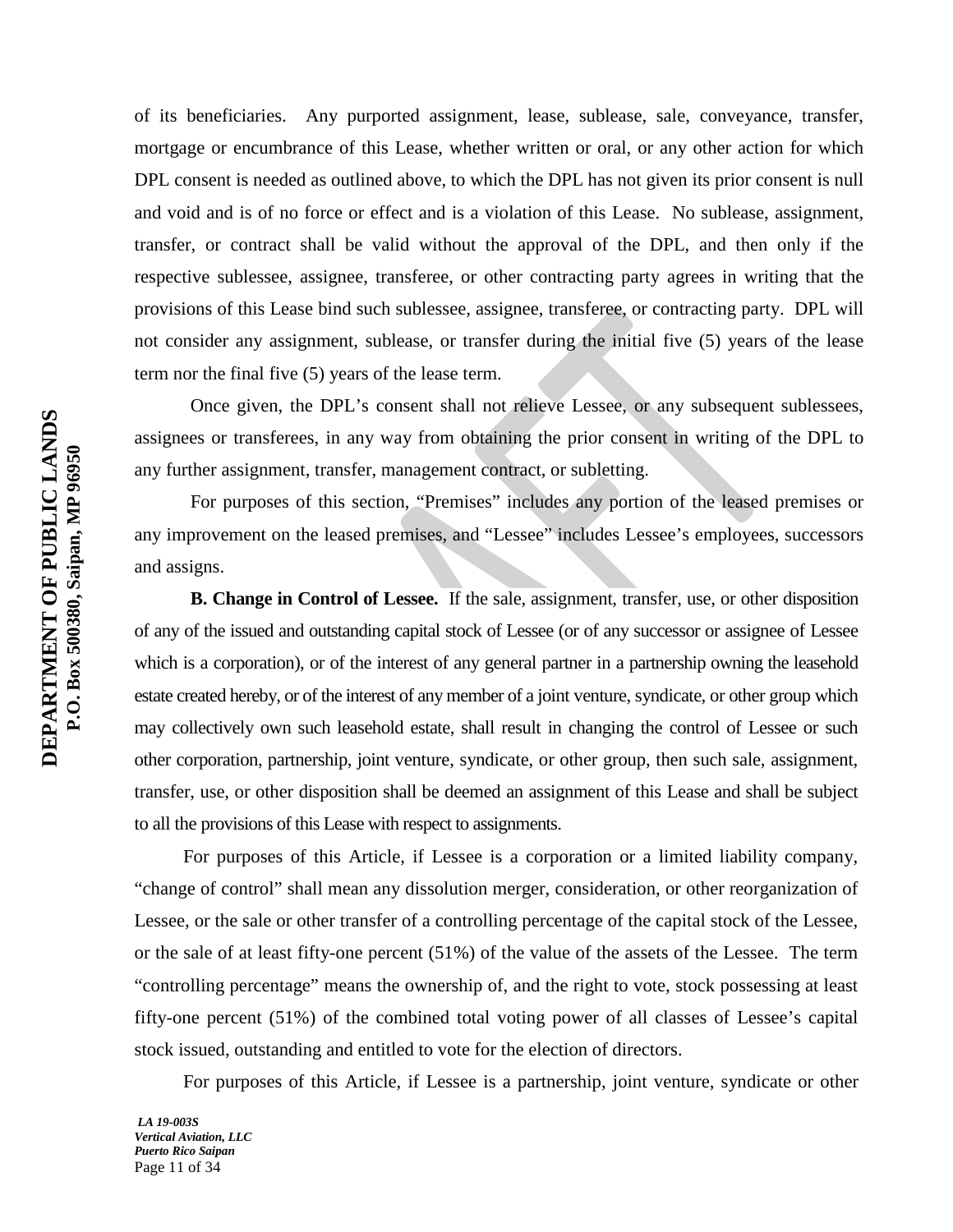group which collectively holds this Lease, "change of control" means a withdrawal or change, voluntary or involuntary or by operation of law, of any partner, individual or entity owning more than fifty-one percent (51%) of the beneficial interest in the partnership, joint venture, syndicate or other group.

For the purposes of this Article, "control" of any corporation shall be deemed to be vested in the person or persons owning more than fifty percent (50%) of the voting power for the election of the Board of Directors of such corporation, and "control" of a partnership, joint venture, syndicate, or other group shall be deemed to be vested in the person or persons owning more than fifty percent (50%) of the general partner's interest in such partnership or of the total interest in such joint venture, syndicate, or other group. For purposes of determining control by a person, members of the family of any assignor or transferor shall be included. For purposes of this section, "members of the family" include a person's spouse, grandparents, parents, brothers and sisters, nephews and nieces, and children by adoption and by blood. Lessee shall furnish an annual statement to the DPL that includes the names and addresses of all stockholders in any corporation or general partners in any partnership holding this lease, showing the number of shares of stock owned by each stockholder of such corporation, or the respective interest of the partners in such partnership, as the case may be. Such statement shall be signed under oath by an officer of each corporation and by a general partner of each partnership holding this lease.

**C. Notice to DPL.** Lessee shall furnish a statement of ownership/control to the DPL prior to the Commencement Date of this Lease, and on the same date annually thereafter. If Lessee is a corporation, such statement shall include the names and addresses of all principal stockholders and officers in any corporation acting as Lessee, which stockholder(s) own more than ten percent (10%) of the total combined voting power of all classes of Lessee's capital stock issued, outstanding and entitled to vote for the election of directors. If the Lessee is a partnership, joint venture, syndicate or other group, such statement shall include the name, address and respective interest of each person or entity with an interest in the partnership, joint venture, syndicate or other group.

**D. Assignee's Duties.** No assignment, sublease or transfer made with DPL's consent shall be effective until there shall have been delivered to DPL an executed counterpart of such assignment, sublease or transfer containing an agreement, in recordable form, executed by the assignor, sublessor or transferor and the proposed assignee, sublessee or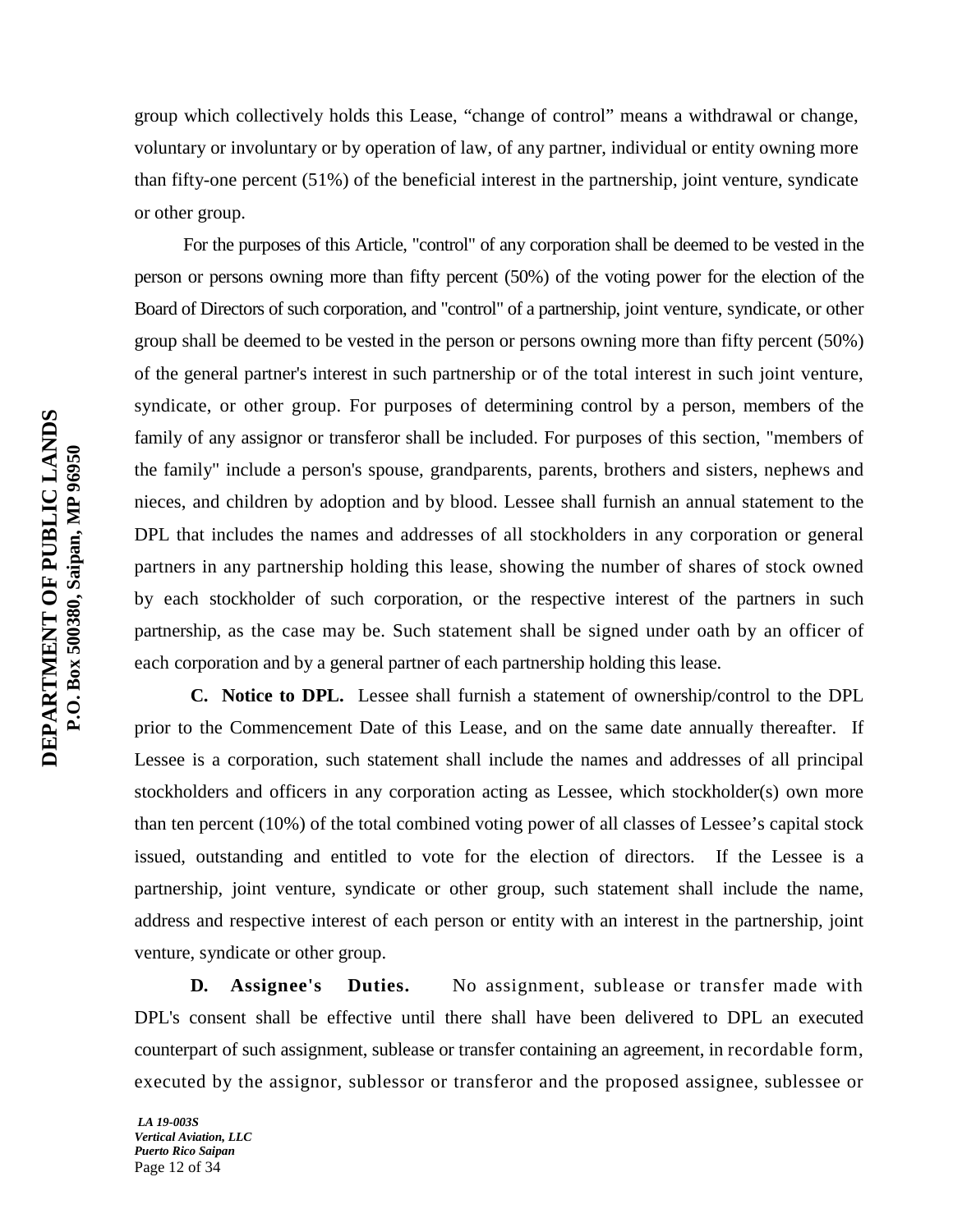transferee in which the latter assumes due performance of the obligations on the former's part to be performed under this Lease to the end of the leasehold term.

**E. Assignment or Change In Control Fee.** If the DPL consents to an assignment of this Lease or to a change in control of Lessee, as described in Section B of this Article, it shall assess a fee of twenty-five percent (25%) of the gain or profit attributable to the leased land. For purposes of this section the terms "gain" and "profit" are defined as the proceeds from any change in control or assignment less the book value of improvements and fixtures installed by Lessee. Lessee shall pay the fee to DPL at closing of the assignment or the change in control of the Lessee.

 **G. Transfer Fee.** In addition to any other fees due as a result of an assignment or transfer, if the DPL consents to an assignment, or other transfer of the leased Premises, as particularly described in Article 1 of this Lease, it shall assess a fee of 25% of the remaining rent due under this Lease for the remainder of the Term of the Lease. The transfer fee shall be assessed and Lessee shall pay the fee to DPL at closing of the transfer.

## **ARTICLE 15. STATUS OF SUBLEASES**

Termination of this Lease, in whole or in part, by cancellation or otherwise, shall operate either as an assignment to the DPL of any and all such subleases, concessions, and subtenancies or shall terminate all such subleases, concession agreements or sub-tenancies at DPL's discretion.

## **ARTICLE 16. AGREEMENTS FOR UTILITY LINES**

The Lessee shall have the right to enter into agreements with public utility companies or with the Government of the Commonwealth of the Northern Mariana Islands and/or any of its agencies to provide utility services, including water, electricity, telephone, television, and sewer lines necessary to the full enjoyment of the Premises and the development thereof in accordance with the provisions of this Lease. Subject to prior consultation with Lessee, the DPL reserves the authority to grant utility rights-of-way across the Premises. The Lessee shall furnish to the DPL executed copies thereof together with a plat or diagram showing the true location of the utility lines to be constructed in accordance therewith. Nothing herein contained shall be deemed to imply an obligation on the part of DPL to furnish Lessee with any water services or

*LA 19-003S Vertical Aviation, LLC Puerto Rico Saipan* Page 13 of 34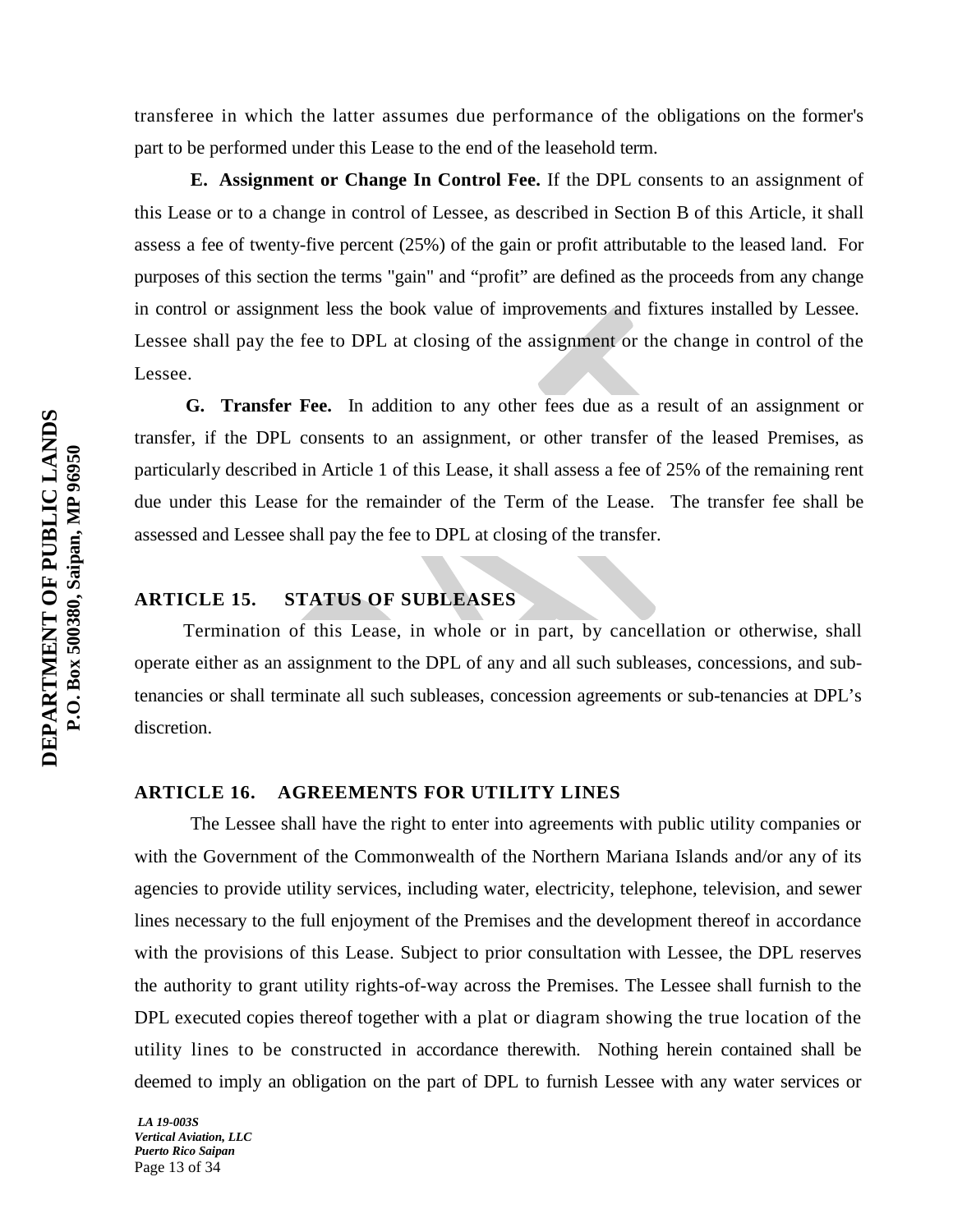other utilities whatsoever and DPL does not guarantee the availability of same. It is expressly understood that the Lessee shall obtain such services at its sole cost and expense.

## **ARTICLE 17. RIGHT OF MORTGAGE**

The Lessee, its successors and assigns may, subject to the express prior written approval of the DPL, mortgage this Lease and the Lessee's interest hereunder, provided that no holder of any mortgage of this Lease or the Lessee's interest hereunder, or any one claiming by, through or under any such mortgage shall, by virtue thereof, except as provided herein, acquire any greater rights hereunder than the Lessee, and no mortgage of this Lease or the Lessee's interest hereunder, in whole or in part, by the Lessee or the Lessee's successors or assigns shall be valid, unless: (i) at the time of the making of such mortgage, there shall be no default under any of the agreements, terms, covenants and conditions to be performed by the Lessee under this lease; (ii) such mortgage shall be subject to all the agreements, terms, covenants and conditions of this Lease, (iii) any such mortgage shall reserve to the DPL prior right, in the event of Lessee's default under the same and after notice of the same character and duration as required to be given to Lessee, to correct the default or to purchase the same and terminate this Lease; and (iv) such mortgage shall contain the following provisions:

> This instrument is executed upon condition that (unless this condition be released or waived by the DPL or its successors in interest by an instrument in writing), no purchaser or transferee of said Lease at any foreclosure sale hereunder, or other transfer authorized by law by reason of a default hereunder where no foreclosure sale is required, shall, as a result of such sale or transfer, acquire any right, title or interest in or to said Lease or the leasehold estate hereby mortgaged unless (i) the DPL shall receive written notice of such sale or transfer of said Lease within fifteen (15) days after the effective date of such sale or transfer and (ii) a duplicate original copy of the instrument or instruments used to effect such sale or transfer shall be delivered to the DPL within thirty (30) days after the execution and delivery thereof.

*LA 19-003S Vertical Aviation, LLC Puerto Rico Saipan* Page 14 of 34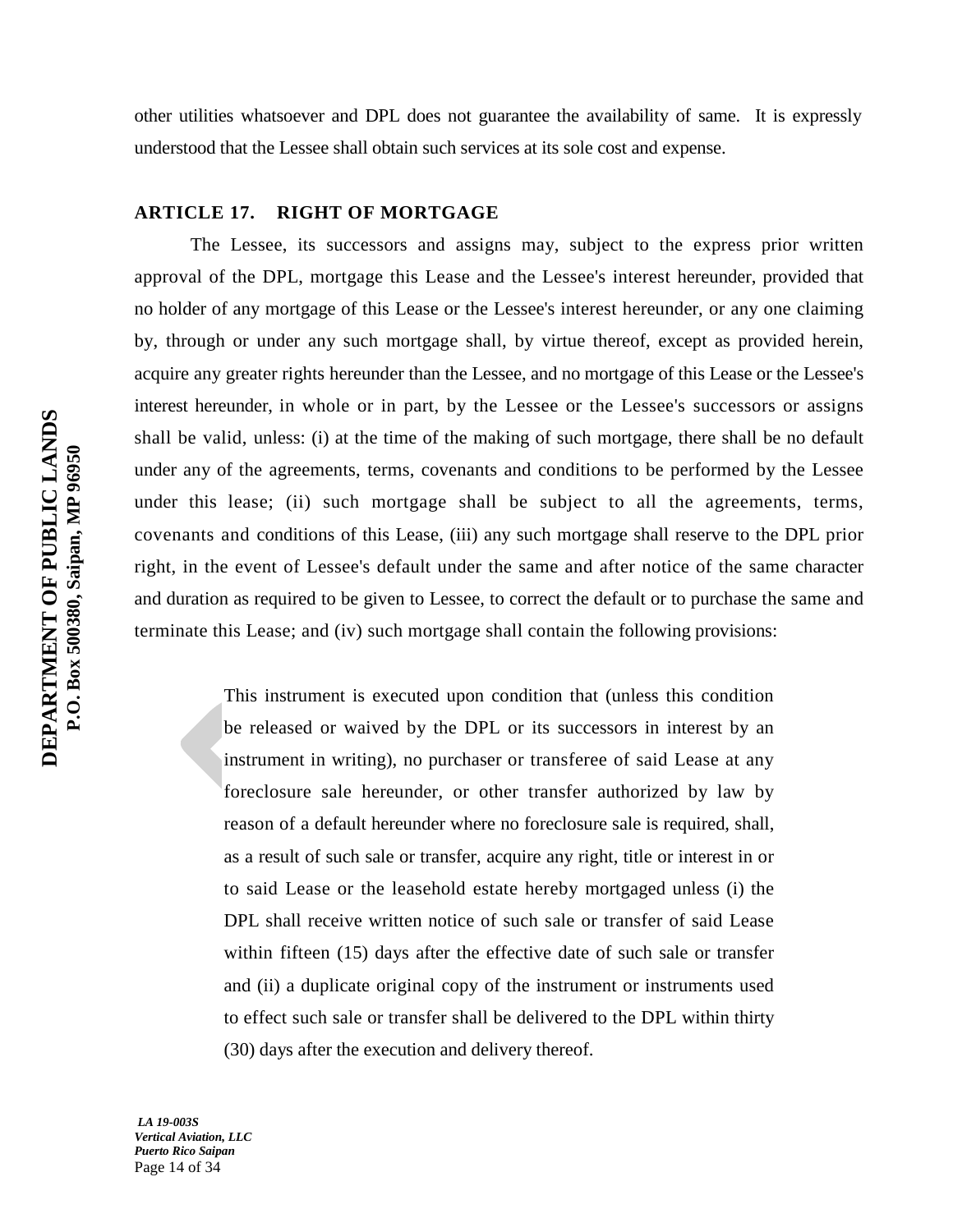Any mortgage entered into shall be in strict compliance with all applicable laws and regulations, including mortgage security instrument laws, or applicable constitutional provisions, in order to be valid and enforceable. The loan secured by this leasehold mortgage shall not exceed the appraisal value of the Premises. All funds received pursuant to any mortgage of the leasehold property shall be expended only for leasehold improvements within the Northern Mariana Islands.

## **ARTICLE 18. RIGHTS OF LEASEHOLD MORTGAGEES**

If the Lessee or the Lessee's successors or assigns shall mortgage this Lease or its interest in the Premises in accordance with the provisions of this Lease, then so long as any such leasehold mortgage as hereinafter defined shall remain unsatisfied of record, the following provisions shall apply:

**A. Notice to Mortgagee.** The DPL shall serve upon the Lessee any notice of default pursuant to the provisions of Article 27 or any other notice under the provisions of or with respect to this Lease. The Lessee shall thereafter serve a copy of such notice upon the holder of the then existing mortgage of this Lease of the Premises. Service of such notice of default upon the Lessee shall be deemed as service on the mortgagee who shall thereafter have the same period as the Lessee for remedying the default or causing the same to be remedied, as is given the Lessee after service of such notice upon it.

**B. Remedy.** Such leasehold mortgagee of this Lease or the Premises, in case the Lessee shall be in default hereunder, shall, within the period and otherwise as herein provided have the right to remedy such default, or cause the same to be remedied, and the DPL shall accept such performance by or at the instigation of such leasehold mortgagee as if the same had been performed by the Lessee.

**C. Diligent Prosecution.** No default on the part of Lessee in the performance of work required to be performed, or acts to be done, or conditions to be remedied, shall be deemed to exist, if steps shall, in good faith, have been commenced promptly to rectify the same and shall be prosecuted to completion with diligence and continuity in accordance with Article 27 hereof, on "Default", unless otherwise specified in this Lease.

**D. Termination.** Notwithstanding while the leasehold mortgage remains unsatisfied of record, if any event or events shall occur which shall entitle the DPL to terminate this Lease, and

*LA 19-003S Vertical Aviation, LLC Puerto Rico Saipan* Page 15 of 34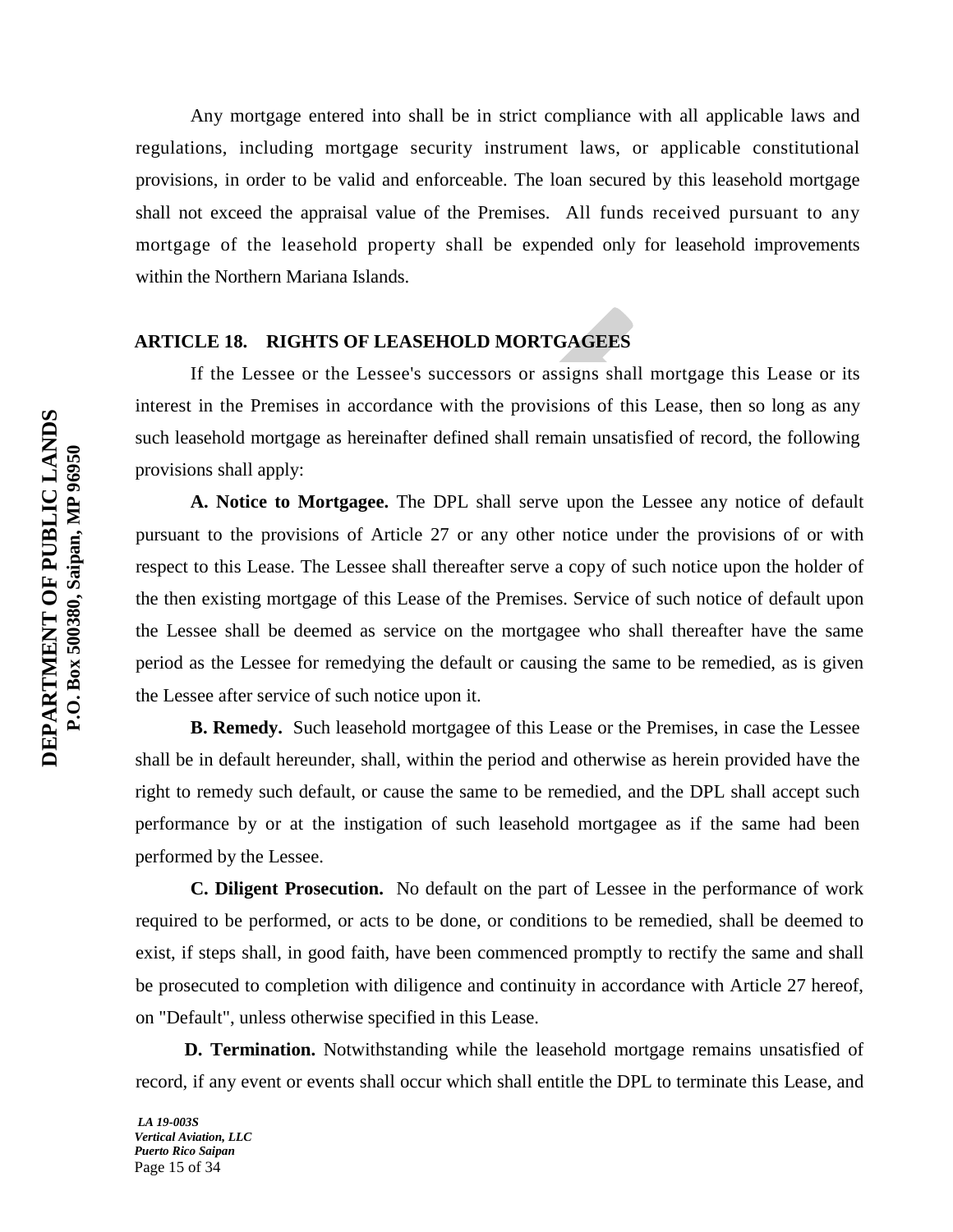if before the expiration of thirty (30) days after the date of service of notice of termination by the DPL all rent and other payments herein provided for then in default is fully paid, and the Lessee shall have complied or shall be engaged in the work of complying with all the other requirements of this Lease, if any, then in default, then in such event the DPL shall not be entitled to terminate this Lease, and any notice of termination theretofore given shall be void and of no force or effect, provided, however, nothing herein contained shall in any way affect, diminish or impair the right of DPL to terminate this Lease or to enforce any other subsequent default in the performance of any of the obligations of the Lessee hereunder.

**E. Notice of Termination.** In the event of the termination of this Lease prior to the natural expiration of the term hereof, whether by summary proceedings to dispossess, service of notice to terminate or otherwise, due to default of the Lessee as provided in Article 27 hereof, or any other default of the Lessee, the DPL shall serve upon the holder of the then existing mortgage on this Lease or the Premises written notice of such termination. Nothing herein contained shall release the Lessee from any of its obligations under this Lease, which may not have been discharged or fully performed by any mortgagee of this Lease or the Premises, or its designee.

**F. First Mortgage Only.** Whenever reference is made herein to the holder of the mortgage on this Lease or the Premises, the same shall be deemed to refer only to the holder of the first record mortgage on this Lease or the Premises, if any, as shown by the records of the Commonwealth Recorder's office. Notice of such mortgage shall be sent to the DPL by certified or registered mail, and include a copy of the recorded mortgage certified by the Commonwealth Recorder's office as to the date and time of recordation. Any notice or other communication to any such mortgagee by the DPL shall be in writing and shall be served either personally or by certified or registered airmail address to such holder or mortgagee at his/her address appearing on such records or at such other address as may have been designated by notice in writing from such holder or mortgagee to the party serving such notice of communications. Nothing contained in this Article shall be construed so as to require the DPL to serve notices upon or recognize any leasehold mortgagees other than the holder or such first mortgage on this Lease or the Premises, as aforesaid.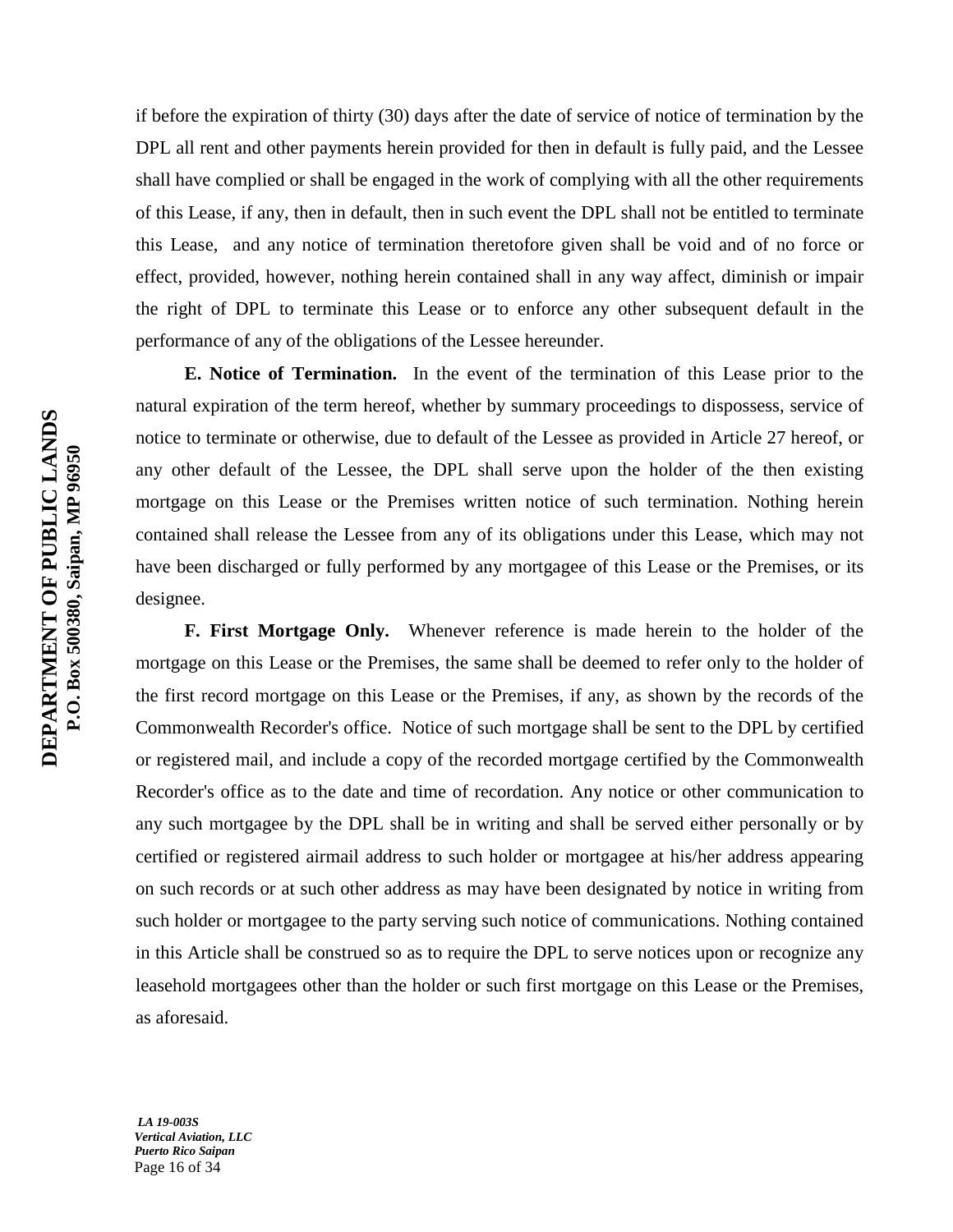## **ARTICLE 19. STORM, FIRE AND DAMAGE INSURANCE**

The Lessee shall procure upon the Commencement Date and shall continue to maintain in force during the entire Term of this Lease or any extension thereof, storm (typhoon) fire and damage insurance for the Premises with a company or companies authorized to do business in the Northern Mariana Islands, with extended coverage endorsements jointly in the names of the Lessee and the DPL, covering the full insurable value of all improvements on the Premises, subject to appropriate co-insurance provisions (no greater than 10%). The policy shall contain a clause requiring that the DPL be given thirty (30) days notice prior to any cancellation or termination of the policy. A copy of such policy or policies or an acceptable certificate shall be deposited with the DPL within thirty (30) days of the same obtained by the Lessee. The Lessee shall pay all premiums and other charges payable in connection with insurance carried by the Lessee. In the event of damage to any permanent improvement on the premises, the Lessee shall reconstruct such improvement in compliance with applicable laws, ordinances, and regulations and in accordance with the applicable provisions of this Lease. Such reconstruction shall commence within six (6) months after the damage occurs and shall be pursued diligently and completed within one (1) year of the occurrence. In the event of damage to the extent of seventy-five percent (75%) or more of the total value of all permanent improvements on the Premises during the last five (5) years of the term of this Lease, the Lessee for ninety (90) days shall have the option to agree to reconstruct the damaged improvements. Should the Lessee fail to notify the DPL in writing of the exercise of its option to reconstruct within ninety (90) days of the occurrence of damage, the Premises shall be cleared at the Lessee's expense and upon completion of such clearing this Lease shall terminate. In the event Lessee shall elect not to rebuild damaged improvements during the last five-year term of the Lease, all insurance proceeds accruing as a result of the fire or damage, shall be for the sole benefit of and made payable to the DPL, or its lawful successors and assigns. Any damages incurred or suffered by any sublessee, assignee, mortgagee, or otherwise as a result of such termination shall be borne solely by the Lessee.

## **ARTICLE 20. LIABILITY INSURANCE**

The Lessee shall, from the Commencement Date of this Lease, procure and maintain in force during the entire term of this Lease or any extension thereof, at its sole expense,

*LA 19-003S Vertical Aviation, LLC Puerto Rico Saipan* Page 17 of 34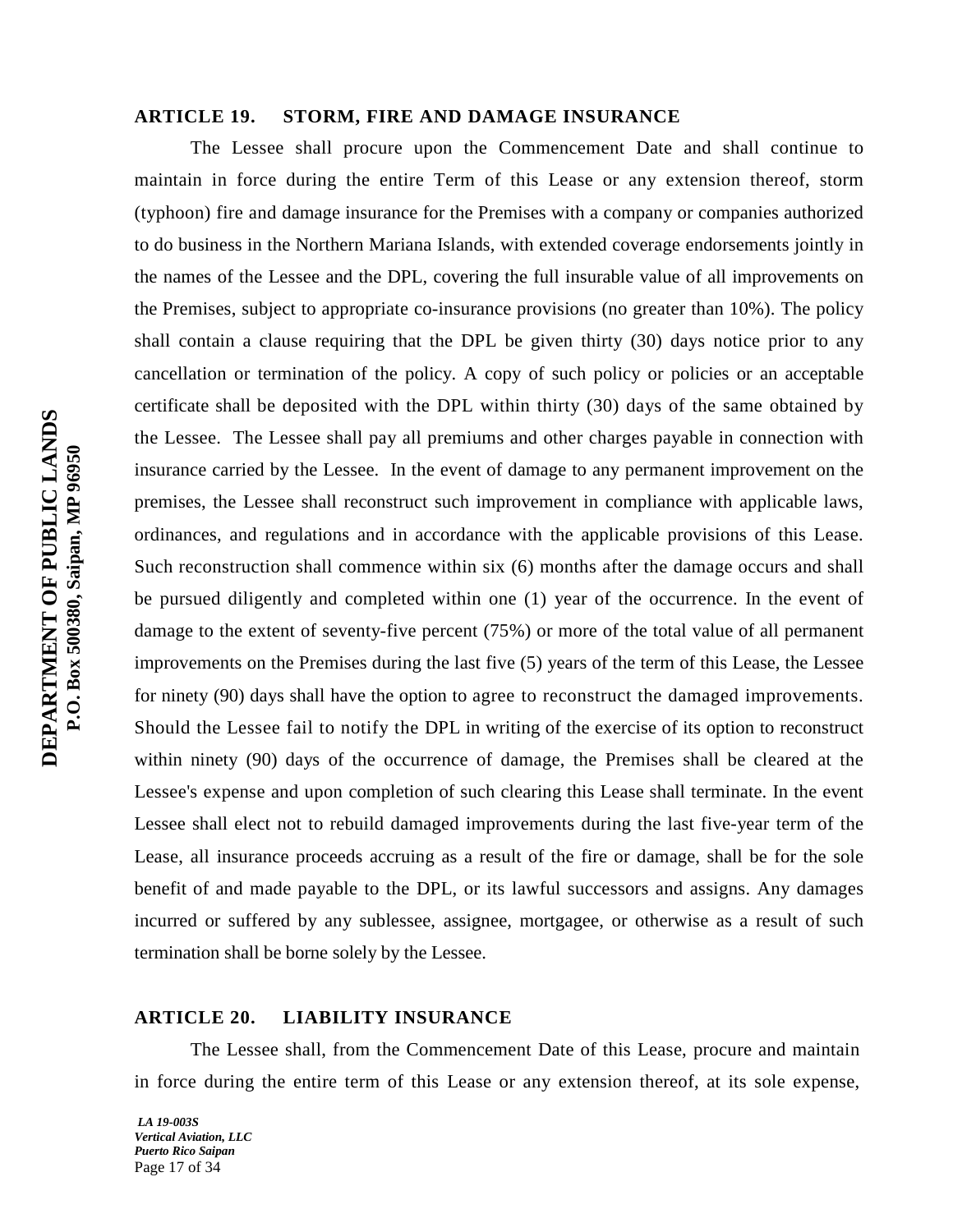commercial general liability insurance (all risk) for the Premises and operations conducted thereon, with the DPL and the CNMI Government as named co-insured, in a company or companies authorized to do business in the Northern Mariana Islands, with a minimum coverage of \$1,000,000 in the aggregate or such higher amounts as the DPL may reasonably require. Copies of such policies shall be delivered to the DPL within thirty (30) days of their issuance, and shall contain a clause requiring at least thirty (30) days' written notice shall be given to the DPL prior to cancellation or refusal to renew any such policies. Lessee agrees that if such insurance policies are not kept in force during the entire term of this Lease, the DPL may procure the necessary insurance, pay the premium therefore, and such premium shall be repaid to the DPL immediately upon the DPL's demand.

All insurance obtained by the Lessee in compliance with this Lease shall be obtained from reputable companies acceptable to the DPL.

## **ARTICLE 21. NOTICES**

Except as otherwise specified herein, all notices required or permitted under this Lease shall be in writing and shall be delivered in person or deposited in the United States mail in an envelope addressed to the proper party, certified or registered mail, postage prepaid as follows:

> DPL: Secretary Department of Public Lands P.O. Box 500380 Saipan, MP 96950 LESSEE: Vertical Aviation, LLC Li, Yang Li, President P.O. Box 50787 Saipan, MP 96950 Telephone No.: 234-6277

or at such other address as the DPL or Lessee may from time to time specify in writing. All notices shall be deemed delivered (1) on the date personal delivery is made, or (2) on the date falling three (3) days after the date of the post mark by the U.S. Post Office of any mail or notice properly addressed and containing sufficient postage.

*LA 19-003S Vertical Aviation, LLC Puerto Rico Saipan* Page 18 of 34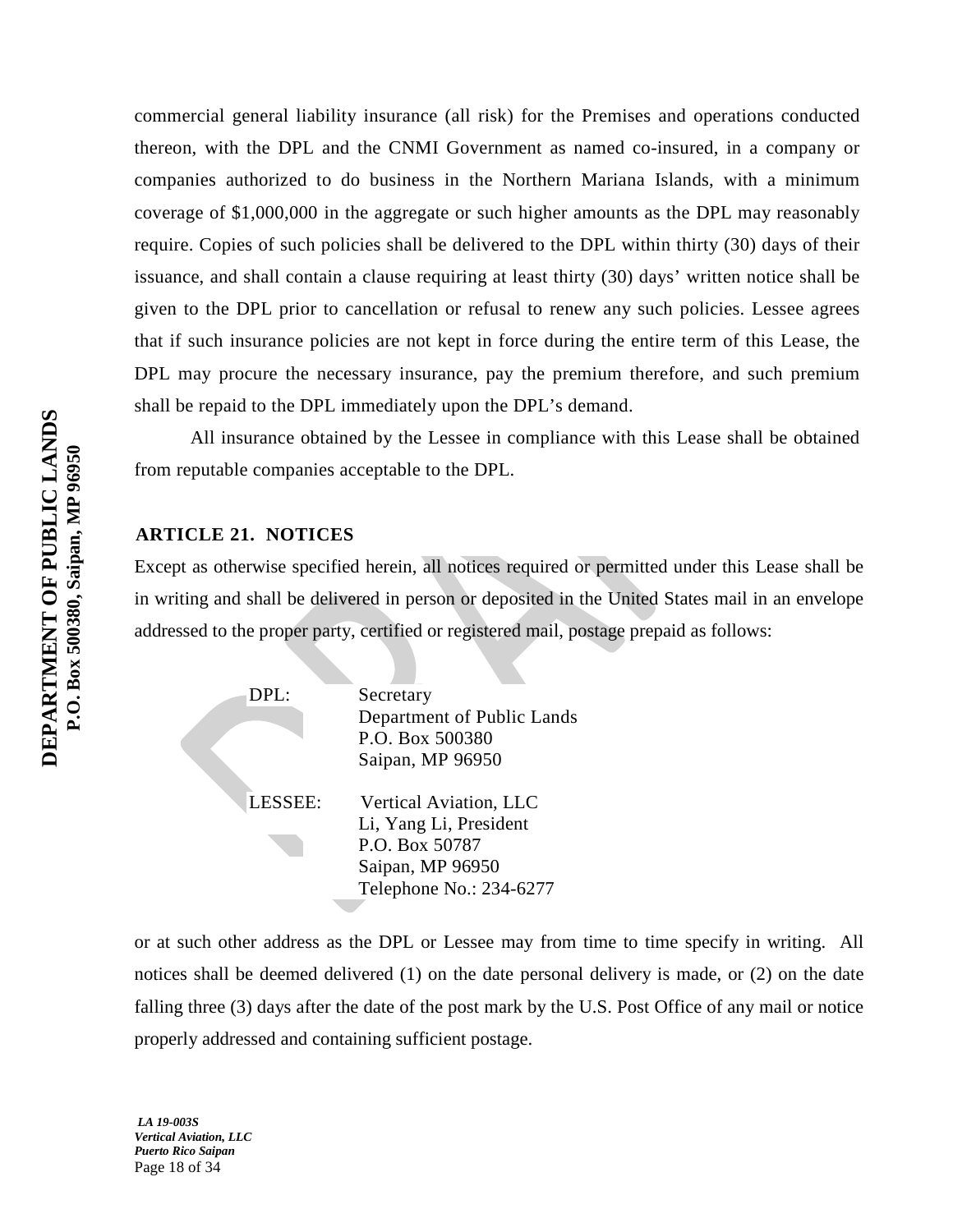#### **ARTICLE 22: RESERVATION OF EASEMENTS/MINERAL RIGHTS**

This Lease shall be subject to all existing easements, roadways, and rights-of-way across or through the Premises. The DPL and the CNMI Government retain the right at all times to cause the construction, maintenance, operation or repair of public utilities or parts thereof on the premises, including, but not necessarily limited to, electric power transmission, telegraph, telephone and pipelines, and for roads and other community projects. Lessee shall be entitled to no compensation from the DPL or the CNMI government for such uses of the Premises. The DPL hereby reserves all rights to minerals and resources on the Premises, including the right of access to and use of such parts of the surface of the Premises as may be necessary for the mining and saving of said minerals. The right of ingress to and egress from the Premises upon which public utilities and other improvements have been constructed, and for the purposes of inspection by the DPL, as well as for the performance of official duties in the maintenance, operation and repair of such utilities and other improvements is hereby reserved.

## **ARTICLE 23. RIGHT OF INSPECTION; INGRESS/EGRESS**

A. The DPL, its agents, and representatives shall have, upon reasonable notice, the right to enter the Premises at any time for inspection purposes in order to determine whether the provisions of the Lease are being complied with by the Lessee, to serve notices required under this Lease, or for any other purpose deemed appropriate by the DPL. In addition, DPL shall have the right to inspect and examine all the books, records, documents, and accounts of the Lessee or its sublessees, from time to time upon request.

B. The DPL reserves to the CNMI Government the right to order cessation of all operations on the Premises until further notice should the CNMI Government, any agency thereof, or the DPL determine the Lessee is not exercising a high degree of care in protecting the safety of persons and property in the conduct of its activities on the Premises.

Regardless of the above provisions, it always remains the sole responsibility and duty of the Lessee to ensure that the operation is operated in a safe and healthful manner.

## **ARTICLE 24. CONDEMNATION**

The DPL and Lessee covenant and agree that in the event the whole property hereby leased shall be taken in condemnation proceedings or by any right of eminent domain, or

*LA 19-003S Vertical Aviation, LLC Puerto Rico Saipan* Page 19 of 34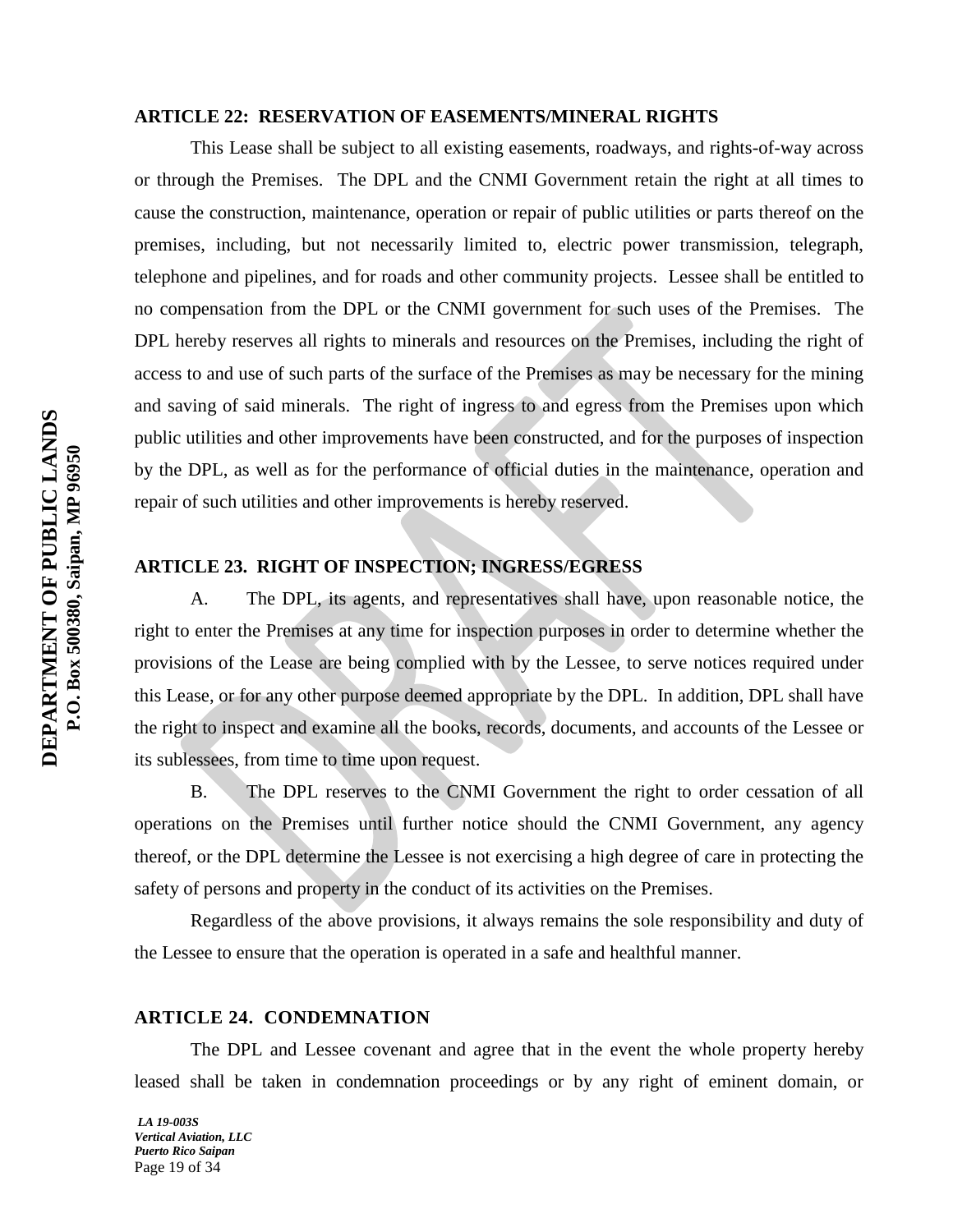otherwise, for public purposes, then and on the happening of any such event, the DPL or Lessee, may terminate this Lease and the Term hereby granted and all the rights of the Lessee hereunder, and the rent shall be paid up to the date of such condemnation or termination and any unearned rent paid in advance by the Lessee shall be refunded pro rata. In the event any portion of the property hereby leased is condemned or taken by right of eminent domain or otherwise for public purposes, thereby rendering the leased property unsuitable for the purpose of Lessee as stated in Article 2 above, then and on the happening of such event Lessee may terminate this Lease and the Term hereby granted, and all the rights of the Lessee hereunder and the rent shall be paid up to the date of such termination or condemnation and any unearned rent paid in advance by the Lessee shall be refunded pro rata. If Lessee does not terminate this Lease upon such event, then the rent shall be reduced in proportion to the land taken as such bears to the total area of land leased. The DPL and the Lessee may each independently file separate claims in such proceedings for the purpose of having the value of their respective interests determined, and the award shall be paid accordingly; but if the public or governmental authorities shall object or refuse to permit separate claims to be proved and/or distributed in such manner, the DPL will prosecute all claims for damages to the Premises on behalf of both the DPL and the Lessee (and authority to do so is hereby granted), and after deducting all reasonable expenses incurred by the DPL incident thereto, the balance of said award shall be divided between the DPL and the Lessee as established in that proceeding. In the event the DPL prosecutes the claim on behalf of both parties hereto, all such awards shall be paid to the DPL for the account of the DPL and Lessee as hereinbefore provided.

## **ARTICLE 25. COVENANT AGAINST DISCRIMINATION**

The use and enjoyment of the Premises shall not be in support of any policy which discriminates against anyone based upon race, creed, sex, color, national origin, or a physical handicap, or as provided by Commonwealth or Federal laws.

## **ARTICLE 26. ABANDONMENT / UNDERUTILIZATION OF PREMISES**

Should the Lessee fail to use the Premises for the purpose set forth in this Lease for a consecutive period of ninety (90) days without securing the written consent of the DPL, the Lessee shall be deemed to have abandoned the Premises, so that in such event this Lease may,

*LA 19-003S Vertical Aviation, LLC Puerto Rico Saipan* Page 20 of 34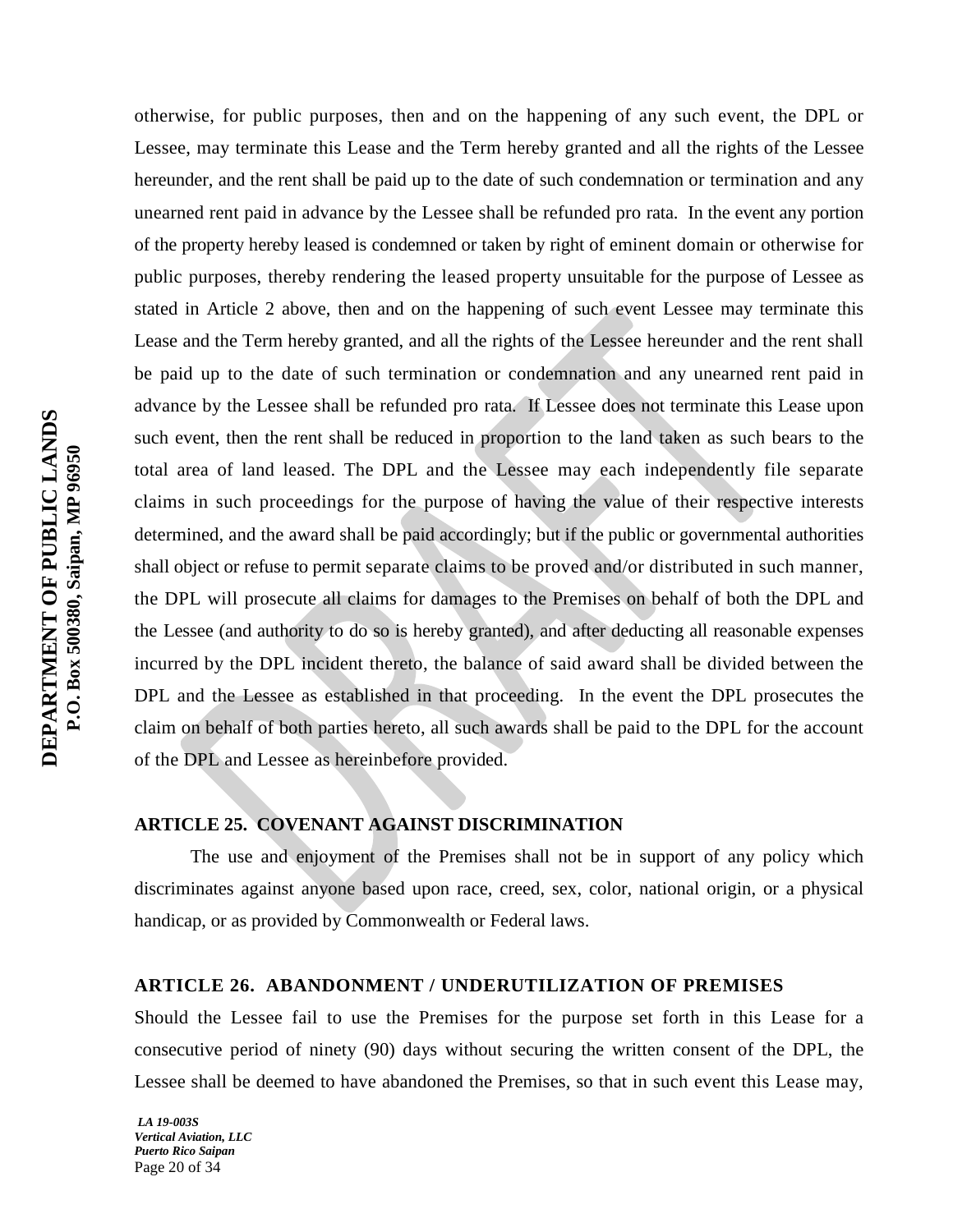at the option of the DPL, be terminated pursuant to the provisions of Article 27 hereof without further notice to the Lessee.

In the event of a use other than the permitted use set forth on the Lease Data Sheet, or utilization of the Premises that fails to comport with the conceptual design upon which this Lease was based, DPL may recapture all or portions of properties under lease when such lands may have a higher and better use than as actually being used or developed by Lessee. In such case Lessor shall give notice to Lessee and an opportunity to cure or within sixty (60) days reach agreement with the DPL on a proposed course of action to cure or such non-conforming or underutilized portions of the premises shall revert to the DPL.

## **ARTICLE 27. DEFAULT**

Time is of the essence and Lessee shall automatically be in default of this Lease if:

**A. Failure to pay.** Lessee shall fail to pay any installment or rent hereby reserved or shall fail to pay any taxes or other charges required to be paid by Lessee within thirty (30) days after the due date under the terms of this Lease.

**B. Other Breach of Lease.** Lessee shall breach any term, provision or covenant of this lease, other than the payment of rent, taxes, or other charges, and fails to cure such breach within thirty (30) days from and after written notice from the DPL.

 **C. Insolvency or Bankruptcy.** Lessee, its successors and assigns, becomes insolvent or file for relief under the United States Bankruptcy Code.

**D. Abandonment.** Lessee abandons the Premises as provided in Article 26.

Upon the occurrence of Lessee's default of this Lease as described above, all Lessee's rights under this Lease are terminated, including, but not necessarily limited to Lessee's right to use the Premises. Any notices, as may be required by law or this Lease, shall be delivered as provided by Article 21 of this lease.

## **ARTICLE 28. REMEDIES**

Upon termination of Lessee's rights under this Lease pursuant to Article 27, the DPL may terminate this Lease and may, upon fifteen (15) days written notice, enter in, into and upon the leased premises and take possession of all buildings, fixtures and improvements, and evict Lessee without liability of trespass. The remedies herein shall not prejudice the DPL's

*LA 19-003S Vertical Aviation, LLC Puerto Rico Saipan* Page 21 of 34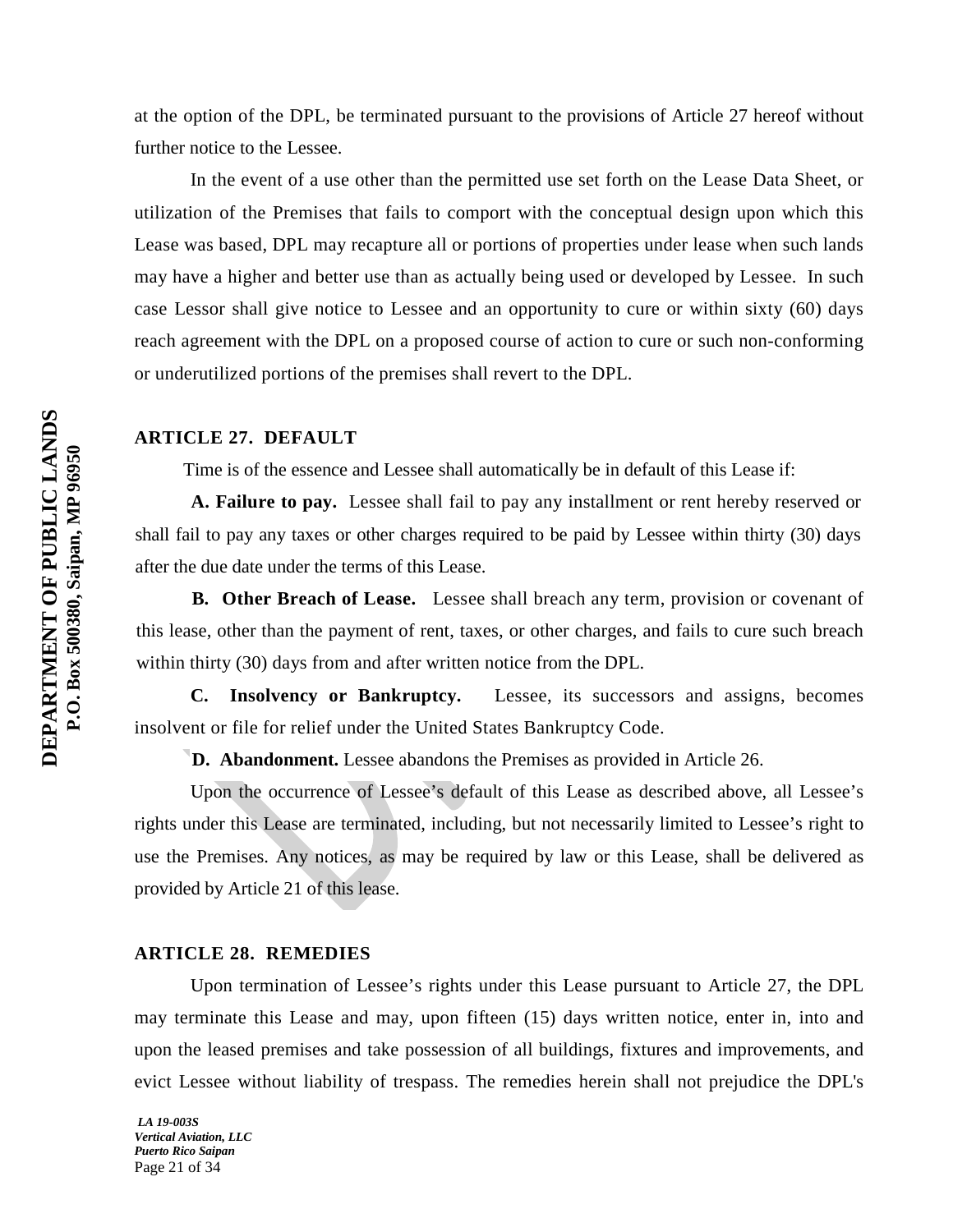## **ARTICLE 29. ACCORD AND SATISFACTION**

No payment by Lessee or receipt by the DPL of a lesser amount than the annual rent herein stipulated shall be deemed to be other than on account of rents due, nor shall any endorsement or statement on any check or any letter accompanying any check or payment of rent be deemed an accord and satisfaction, and the DPL may accept such check or payment without prejudice to the DPL's right to recover the balance of such rent or pursue any other remedy provided in this lease. In the event that the rent or any other monies which are due hereunder by Lessee are delinquent, the DPL may, upon the receipt of any payments, apply them to any account or period it shall determine in its discretion.

## **ARTICLE 30. WAIVER OF BREACH**

Waiver by the DPL of any breach of any term, covenant or condition herein contained shall not be deemed to be a waiver of any subsequent breach of the same or any other term, covenant or condition herein contained. The acceptance of rent by the DPL shall not be deemed to be a waiver of any of the terms or conditions including the remedies of DPL hereof. No covenant herein shall be deemed waived by the DPL unless such waiver is in writing by the DPL.

## **ARTICLE 31. EXPENSE OF ENFORCEMENT**

If an action is brought by the DPL for rent or any other sums of money due under this Lease, or if any action is brought by the DPL to enforce performance of any of the covenants and/or conditions of this Lease, Lessee shall pay reasonable attorney's fees to be fixed by the Court as a part of the costs in any action. Use of in-house counsel or the Office of Attorney General shall not be a basis to reduce or avoid an award of such costs. In such event, fees shall be calculated by multiplying the prevailing hourly rate for private counsel in the Commonwealth by the reasonable number of hours spent in connection with such enforcement activities.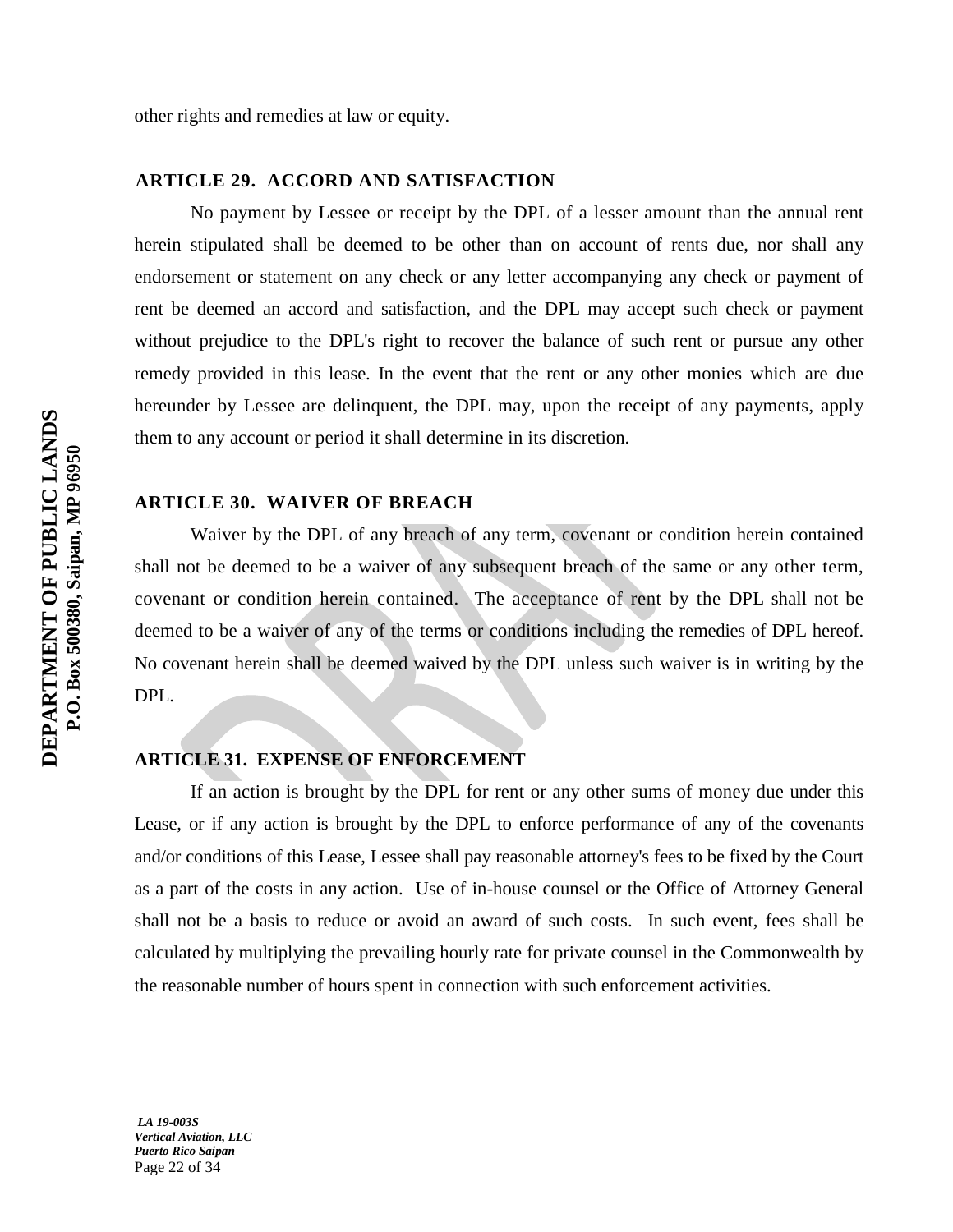## **ARTICLE 32. INDEMNIFY, DEFEND AND HOLD HARMLESS**

Lessee hereby releases and forever discharges and agrees to defend, indemnify and hold harmless the DPL, the CNMI Government, their successors, employees and assigns, from any and all injury or loss and all liability for injury or loss to persons or property which occur on the Premises or which arise out of or in connection with any activities contemplated under this Lease during the Term of this Lease, any extension thereto or during any holdover by Lessee whether or not such claims, demands or actions are rightfully or wrongfully brought or filed and against all costs incurred by the DPL, the CNMI Government, their successors, employees and assigns therein. In case a claim should be brought or an action filed with respect to the subject of indemnity herein, Lessee agrees the DPL, the CNMI Government, their successors, employees and assigns may employ attorneys of their own selection to appear and defend the claim or action on their behalf, at the expense of the Lessee. The DPL, the CNMI Government, their successors, employees and assigns, at their own option, shall have the sole authority for the direction of the defense, and shall be the sole judge of the acceptability of any compromise or settlement of any claims or actions against them.

## **ARTICLE 33. QUIET ENJOYMENT**

The DPL covenants that the Lessee, upon paying the rent required herein and upon fulfilling all the conditions and agreements required of the Lessee, shall and may lawfully, peacefully and quietly have, hold, use, occupy and possess and enjoy the property during the Term agreed upon without any suit, hindrance, eviction, ejection, molestation, or interruption whatsoever of or by the DPL, or by any other person lawfully claiming by, from, under or against the DPL.

## **ARTICLE 34. GOVERNMENT REQUIREMENT**

Lessee shall procure all licenses, certificates, permits, and other required authorizations from any and all other governmental authorities having jurisdiction over the Operation of the Lessee under this Lease. Lessee shall provide the DPL with copies of all such licenses, certificates, permits and other required authorizations from other governmental authorities within three (3) months after the Commencement Date of this Lease.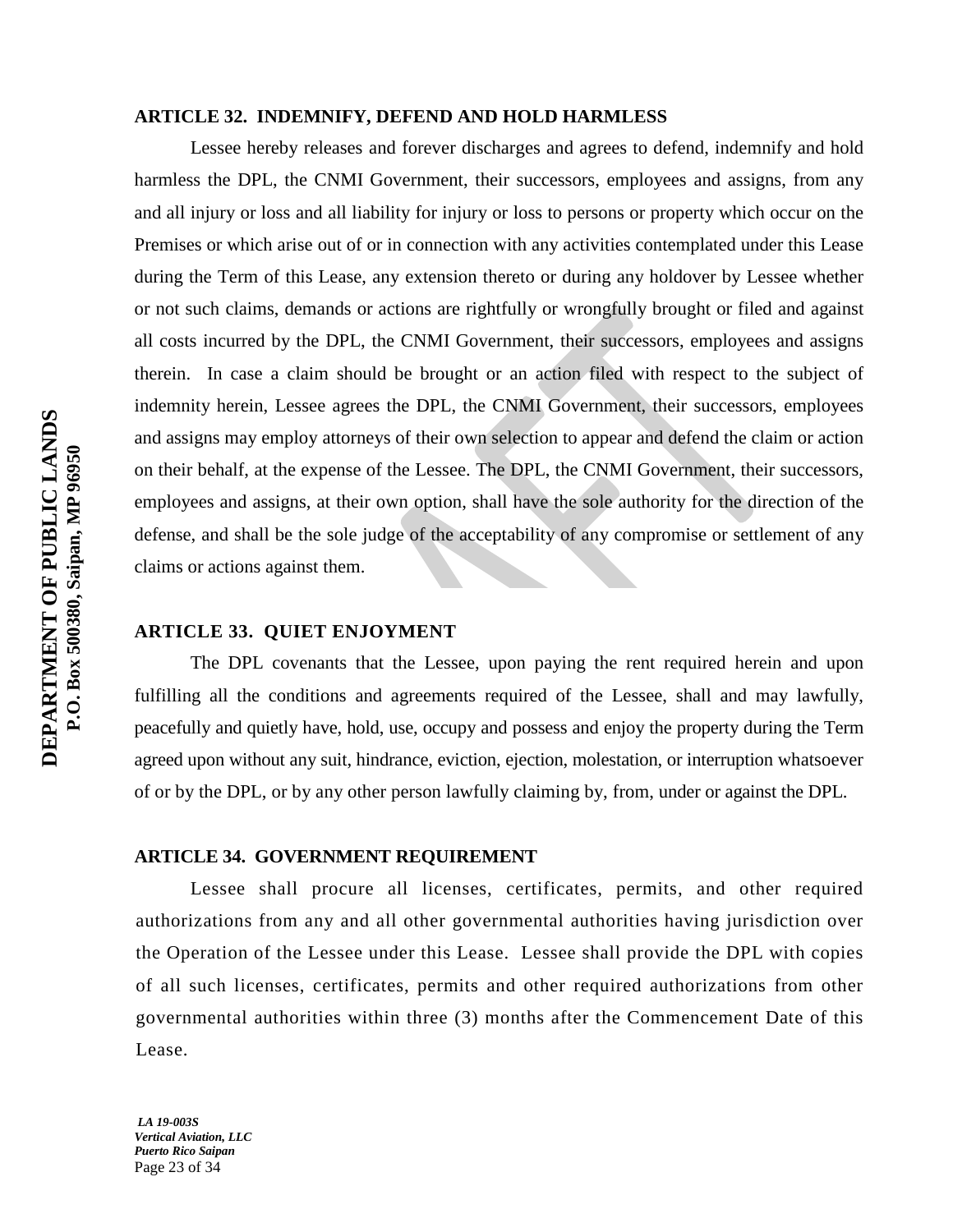#### **ARTICLE 35. UNLAWFUL USE AND COMPLIANCE WITH LAWS**

Lessee covenants and agrees not to use or cause or permit to be used any part of the Premises for any unlawful conduct or purpose. Lessee agrees to comply with all property, building, health, sanitation, safety and other laws and regulations of the Commonwealth of the Northern Mariana Islands, which are in effect or which may hereafter become effective.

## **ARTICLE 36: HOLDOVER CLAUSE**

If the Lessee fails to vacate the Premises upon the expiration, termination or cancellation of this Lease, Lessee shall be deemed a holdover Lessee. Such holdover Lessee shall be obligated to pay the DPL a holdover fee during the holdover period of not less than 150% of the monthly-prorated Base Rent and Additional Rent for the Five Year Period immediately preceding the holder period as provided in Article 5A. Payment of such liquidated damages shall in no way constitute a limitation upon any other rights or remedies the DPL may be entitled to pursue for violation of the Lease, for trespass or illegal possession or for any other cause of action arising out of holdover Lessee's failure to vacate the Premises including the right to evict the Lessee without court action, and the cost thereof to be paid by the Lessee.

## **ARTICLE 37. CONDITION OF PREMISES**

The Lessee acknowledges that it has examined the Premises prior to the making of this Lease and knows the conditions thereof, and that no representations or warranties other than those expressed herein have been made by the DPL. Lessee hereby accepts the Premises as-is in their present condition at the Commencement Date of this Lease.

## **ARTICLE 38. VACATING THE PREMISES**

Upon the expiration or earlier termination or cancellation of the Lease, the Lessee shall quietly and peacefully vacate the Premises and surrender the possession thereof. The DPL may, at its option, require the removal of all improvements and property on the Premises, or it may require all improvements, except removable personal property, trade fixtures and equipment, remain on the Premises and become the property of the DPL after termination of this Lease. Upon the failure or neglect of the Lessee to remove her property from the Premises or restore the Premises, the DPL, its officers or agents, may enter the Premises and remove all persons and

*LA 19-003S Vertical Aviation, LLC Puerto Rico Saipan* Page 24 of 34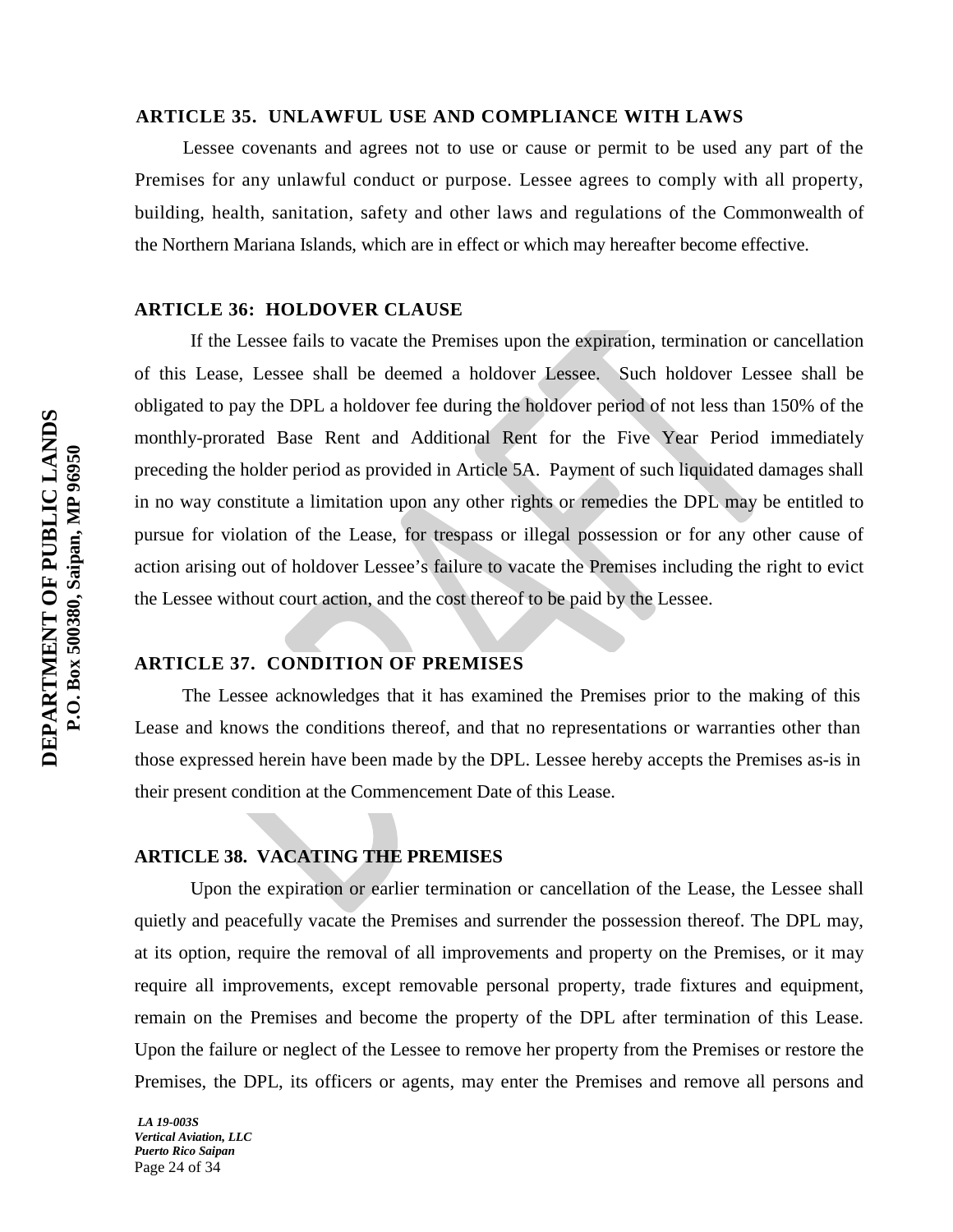property therefrom without recourse to any action or proceeding at law or in equity. Such removal and/or restoration shall be at the cost and expense of the Lessee, and no claim for damages of any nature whatsoever against the DPL, the CNMI Government or any officer or agent thereof shall be created by or made on account of such removal.

## **ARTICLE 39. PUBLIC AUDITOR**

This Lease is subject to l CMC § 7845. The Lessee shall provide, upon request of the Public Auditor of the Commonwealth all records and reports, and shall allow audit, inspection, access and the right to copy her books, records, documents, correspondence, and any other data and material relating to this Lease, to the Public Auditor, and do any other acts required under 1 CMC § 7845. This right of access, inspections, and copying shall continue until the expiration of three (3) years after the final payment under the Lease is made, or such other time as set forth in 1 CMC § 7845.

## **ARTICLE 40. GENERAL PROVISIONS AND DEFINITIONS**

**A. Waiver.** No waiver of any default of the Lessee hereunder shall be implied from any omission by the DPL to take any action on account of such default if such default persists or is repeated, and no express waiver shall affect the default other than the default specified in the express waiver, and that only for the time and to the extent therein stated. One or more waivers of any covenant, term or condition of this Lease by the DPL shall not be construed as a waiver of any subsequent breach of the same covenant, term or condition.

The consent or approval by the DPL to or of any act by the Lessee requiring the DPL's consent or approval shall not be deemed to waive or render unnecessary the DPL's consent or approval to or of any subsequent or similar acts by the Lessee. The acceptance of Lease fees by the DPL shall not be deemed to be a waiver of any of the terms or conditions, including the remedies of the DPL. No covenant of this Lease shall be deemed waived by either party unless such waiver is in writing and signed by the party waiving the covenant.

 **B. Agreement Complete.** It is hereby expressly agreed that this Lease, together with the exhibits attached hereto, contains all of the terms, covenants, conditions and agreements between the parties hereto relating in any manner to the use and occupancy of the Premises, and that the execution hereof has not been induced by either of the parties by

*LA 19-003S Vertical Aviation, LLC Puerto Rico Saipan* Page 25 of 34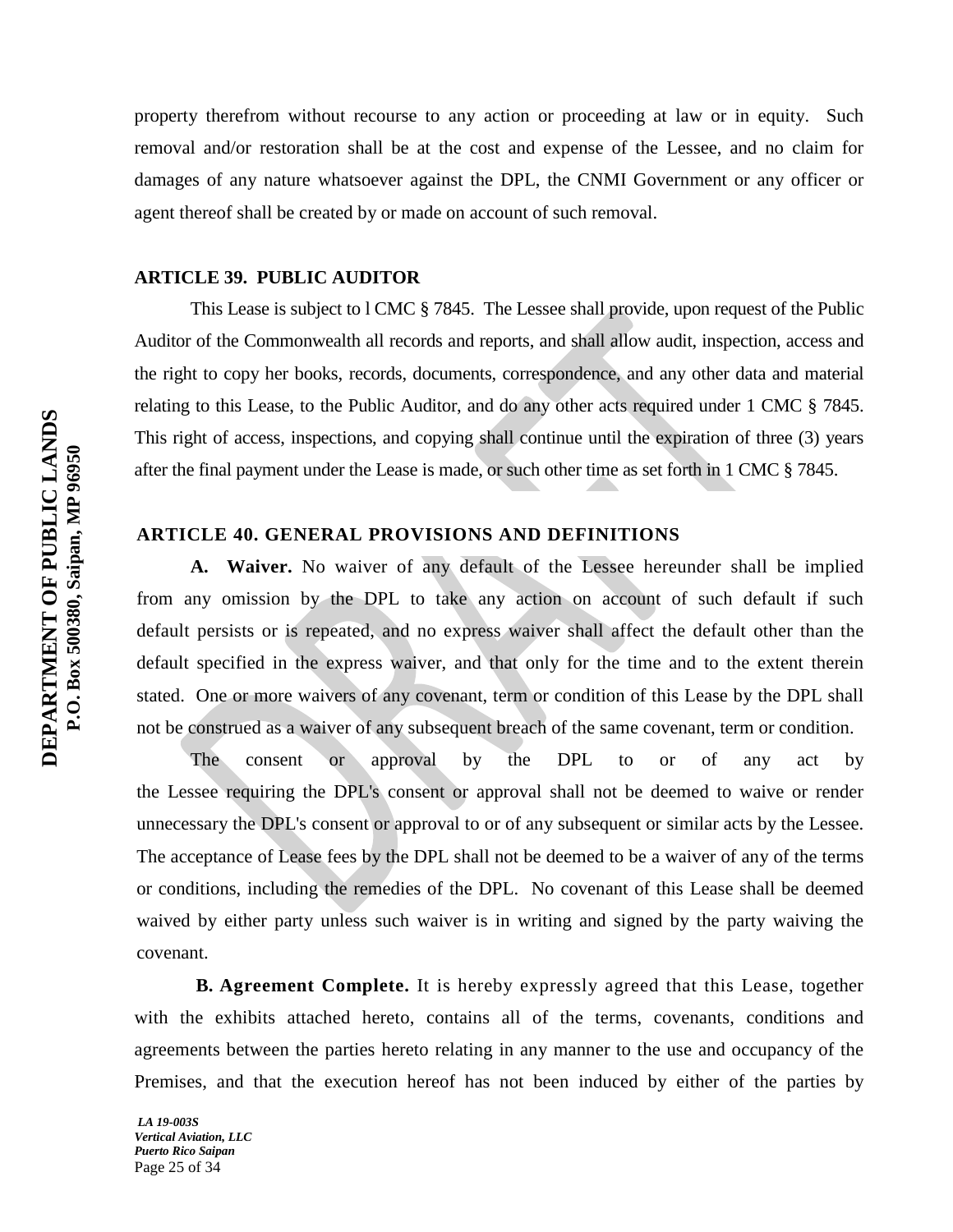representations, promises or understandings not expressed herein and that there are no collateral agreements, stipulations, promises or understandings of any nature whatsoever between the parties hereto relating in any manner to the use and occupancy of the Premises, and none shall be valid or of any force or effect, and that the terms, covenants, conditions and provisions of this Lease cannot be altered, changed, modified or added to except in writing signed by the parties hereto.

 **C. Interpretation.** The language in all parts of this Lease shall be in all cases construed simply, according to its fair meaning, and not strictly for or against the DPL or the Lessee. Captions and paragraph headings contained herein are for convenience and reference only, and shall not be deemed to limit or in any manner restrict the contents of the paragraph to which they relate.

**D. DPL's Representative.** The authorized representative of the DPL for purposes of this Lease shall be the Secretary of the Department of Public Lands or his/her designee.

**E. Lessee's Representative.** The authorized representative of the Lessee for purposes of this lease shall be as set forth on the Lease Data Sheet.

**F. Law Governing.** This Lease shall be governed by the laws and regulations of the Commonwealth of the Northern Mariana Islands, both as to performance and interpretation therein. If any provision of this Lease shall be held invalid under the laws of the Commonwealth of the Northern Mariana Islands for any reason, the same shall in no way impair the validity of the remaining provisions of this Lease, and the remaining provisions of the Lease shall otherwise remain in full force and effect.

 **G. Gross Receipts.** "Gross Receipts", as that term is used herein, means all income or revenue whatsoever, including money and any other thing of value, received by or paid to the Lessee, its sublessees or concessionaires, or received by or paid to others for the use and benefit of any of the aforementioned, derived from business done, sales made or services rendered from, on, or related to the leased Premises, or derived from the subleasing, subrenting, permitting, contracting, or other use of the same. The Lessee shall not directly or indirectly divert from inclusion in Gross Receipts any income or revenue whatsoever derived from the leased Premises to any other business or enterprise located elsewhere and all revenues from any attempted or inadvertent diversion shall be calculated as revenue hereunder.

*LA 19-003S Vertical Aviation, LLC Puerto Rico Saipan* Page 26 of 34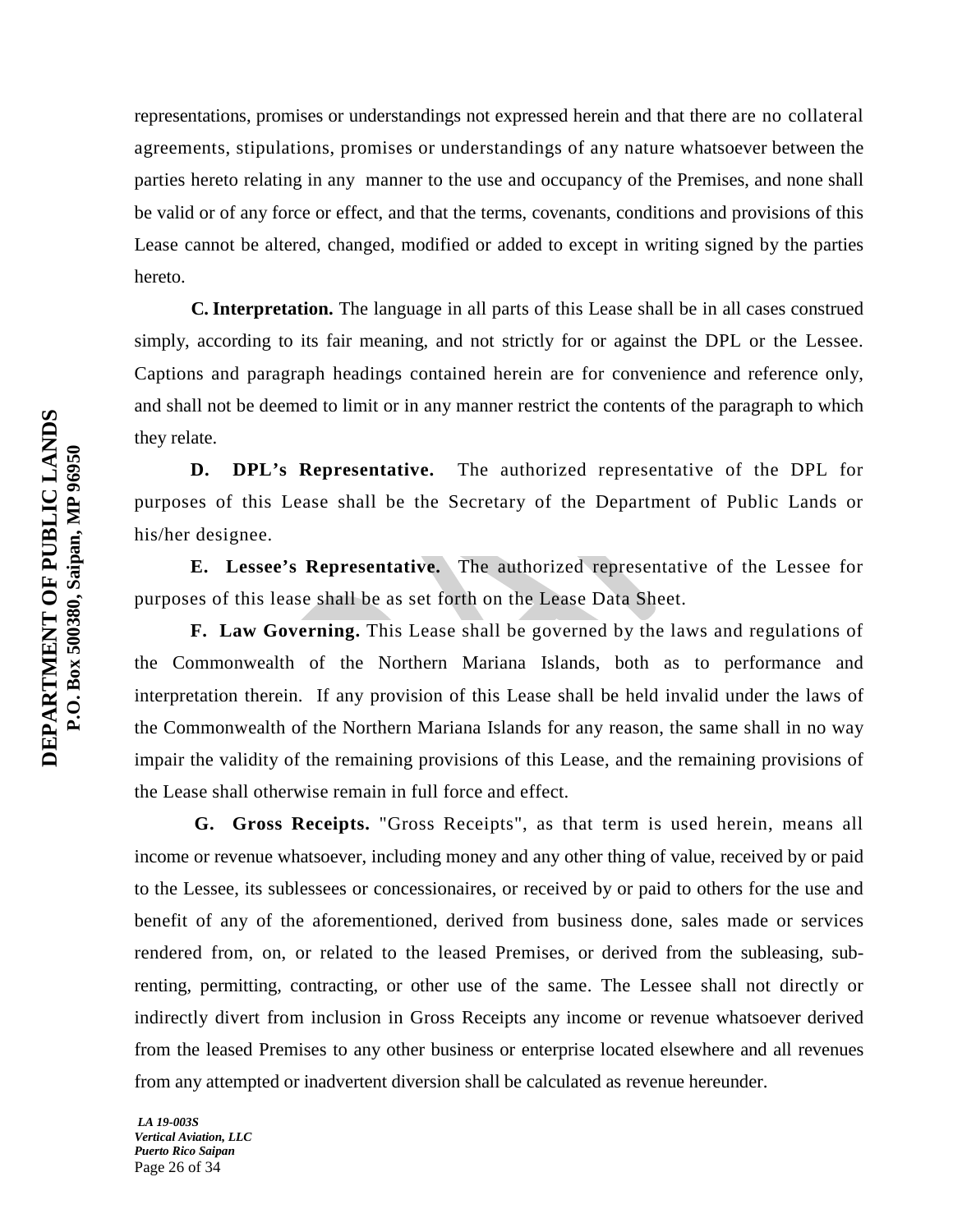The following items may be deducted from the gross receipts:

1) credits for the exchange of goods or merchandise from the premises to another store or stores owned or operated by the Lessee, its parent or affiliate, where such exchange is made solely for the convenience of business and not for the purpose of consummating a sale previously made directly or indirectly from or upon the Premises;

2) to the extent the same shall have been included in "Gross Receipts", there shall be deducted credits to customers for returned merchandise, merchandise trade-ins, exchanges, and merchandise cancellations; and

3) the amount derived from the sale or other disposition of fixtures, goodwill, improvements, furnishings, equipment, accessory, appliance, utensils or any other item of property: (i) which is either sold outside the ordinary course of the Lessee's business; or (ii) which is not acquired or held by the Lessee as a stock-in-trade or inventory for resale in the ordinary course of the Lessee's business;

## **ARTICLE 41. LEASE AGREEMENT BINDING**

This Lease and the covenants, conditions and restrictions hereof shall extend to and be binding upon the parties hereto, their heirs, successors and assigns and to any other person claiming to hold or to exercise any interest by, under or through any of the parties hereto.

## **ARTICLE 42. ADDITIONAL OBLIGATIONS OF LESSEE**

Lessee shall perform all responsibilities, obligations, and duties set forth on the Lease Data Sheet as if set forth within the body of this Lease.

## **ARTICLE 43. PERSONAL / PARENT COMPANY GUARANTEE**

In further consideration for this Lease, Lessee's majority shareholder(s) and parent corporation(s) identified on the Lease Data Sheet, jointly and severally guarantee full performance of all terms and conditions to be performed by Lessee under this Lease including but not limited to, prompt payment of any and all obligations that may arise under this Lease as follows:

A. Guarantors, jointly and severally, will in all respects guarantee the due and

*LA 19-003S Vertical Aviation, LLC Puerto Rico Saipan* Page 27 of 34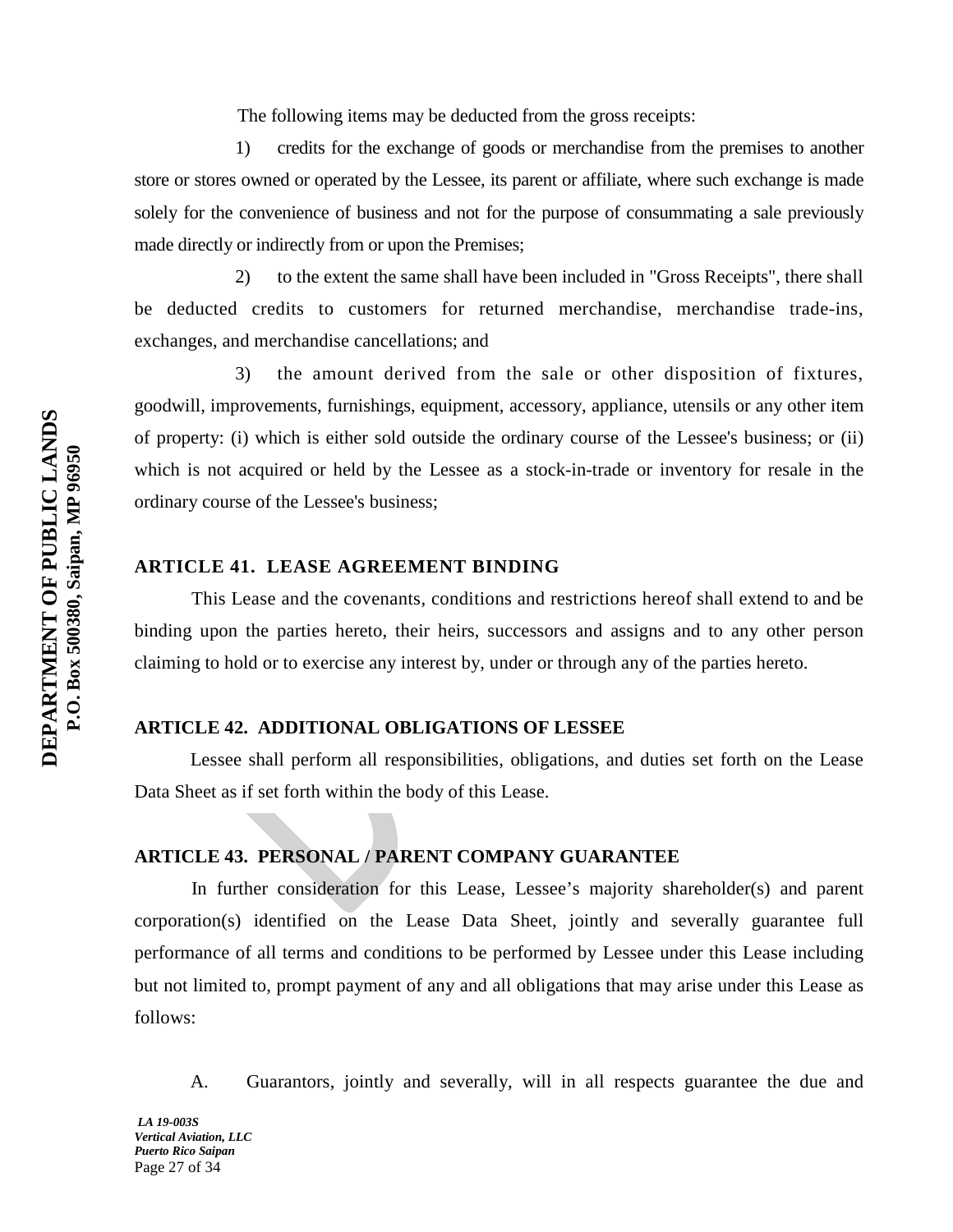proper performance of the Lease and the due observance and prompt performance of all obligations, duties, undertakings, covenants, warranties, and conditions by or on the part of the Lessee contained therein and to be observed and performed by Lessee, which guarantee shall extend to included any variation or addition to the Lease throughout its Term and any permitted extension thereof.

B. If Lessee fails to carry out, observe or perform all any of such obligations, duties undertakings, covenants, warranties and/or conditions under the Lease (unless relieved from the performance of any part of the Lease by statute or by the decision of a court or tribunal of competent jurisdiction) the Guarantors will be jointly and severally liable for and shall indemnify the DPL against all losses, damages, costs and expenses, whatsoever which the Beneficiary may incur by reason or in consequence of any such failure to carry out observe

- C. The Guarantors, (or any one of them), shall not be discharged or released from this Guarantee by the occurrence of any one or more of the following:-
	- 1. Any alteration to the nature of extent of the Lease;

2. Any allowance of time, forbearance, indulgence or other concession granted to the Lessee under the Lease or any other compromise or settlement of any dispute between the DPL and the Lessee

3. The liquidation, bankruptcy, administration, absence of legal personality, dissolution, incapacity or any change in the name, composition or constitution of the Lessee or the Guarantor(s).

D. This Guarantee is a continuing guarantee and accordingly shall remain in operation until all obligations, duties, undertakings, covenants, conditions and warranties now or hereafter to be carried out or performed by the Lessee under the Lease shall have been satisfied or performed in full and is in addition to an not in substitution for any other security which the DPL may at any time hold for the performance of such obligations and may be enforced without first having recourse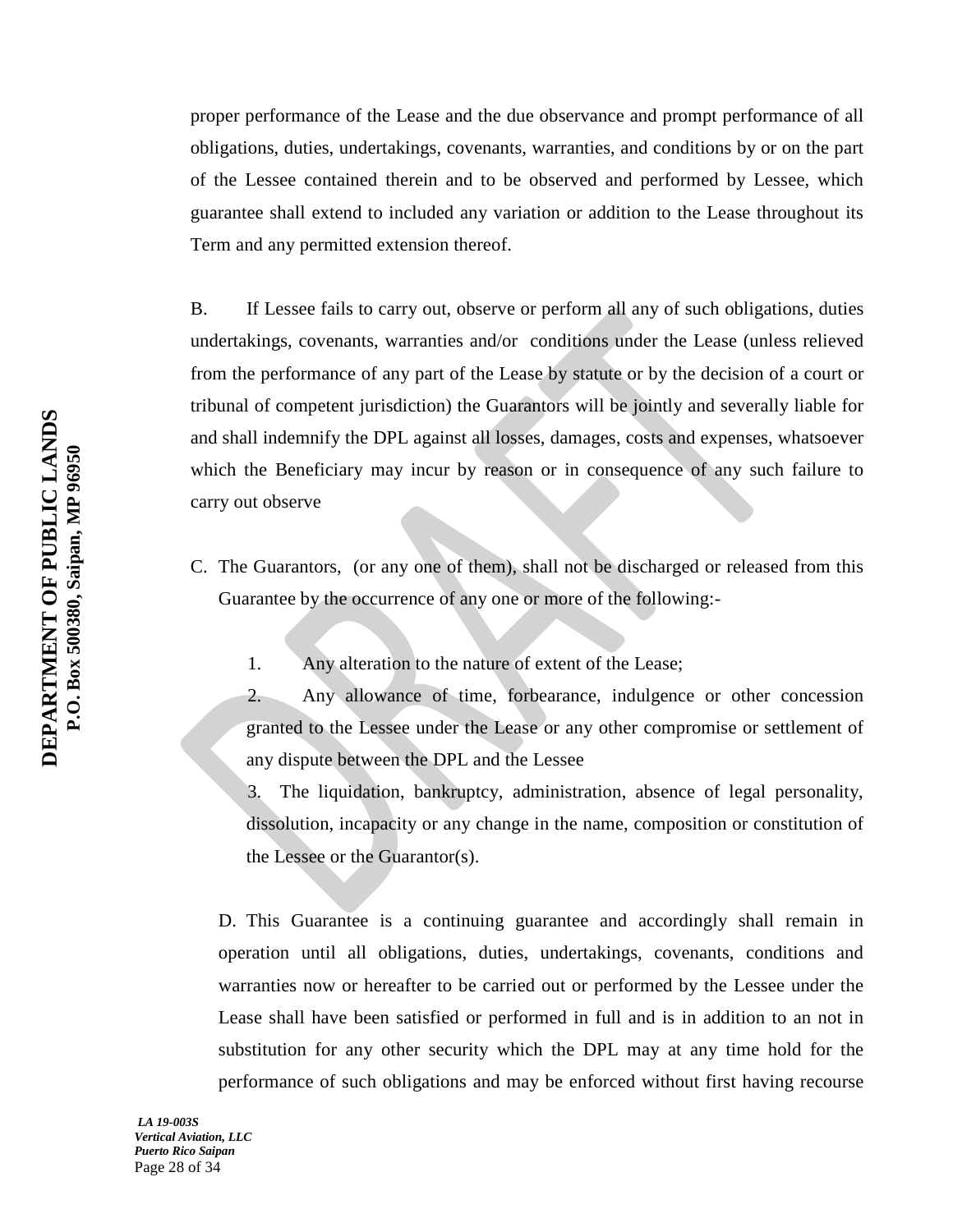to any such security and without taking any other steps or proceedings against the Lessee.

E. So long as any sums are payable (contingently or otherwise) by the Lessee to the DPL under the terms of the Lease then the Guarantors shall not exercise any right of set off or counterclaim against the Lessee or any other person or prove in competition with the DPL in respect of any payment by the Guarantors hereunder and in case either Guarantor receives any sum from the Lessee or any other person in respect of any payment of the Guarantors hereunder the respective Guarantor shall hold such monies in trust for the DPL so long as any sums are payable (contingently or otherwise) under this Guarantee.

F. Guarantors will not, without prior written consent of the DPL hold any security from the Lessee or any other person in respect of the Guarantors' liability hereunder or in respect of any liabilities or other obligations of the Lessee to the Guarantors. The Guarantors will hold any security held by it in breach of this provision in trust for the DPL.

G. This Guarantee is in addition to and not in substitution for any present and future guarantee lien or other security held by the DPL. The DPL's rights under this Guarantee are in addition to and not exclusive of those provided by law.

Guarantors each agree to waive any corporate protection under the law pertaining to such guarantee of full performance hereunder.

**IN WITNESS WHEREOF**, the parties hereunto set their respective hands, the date and year first written above.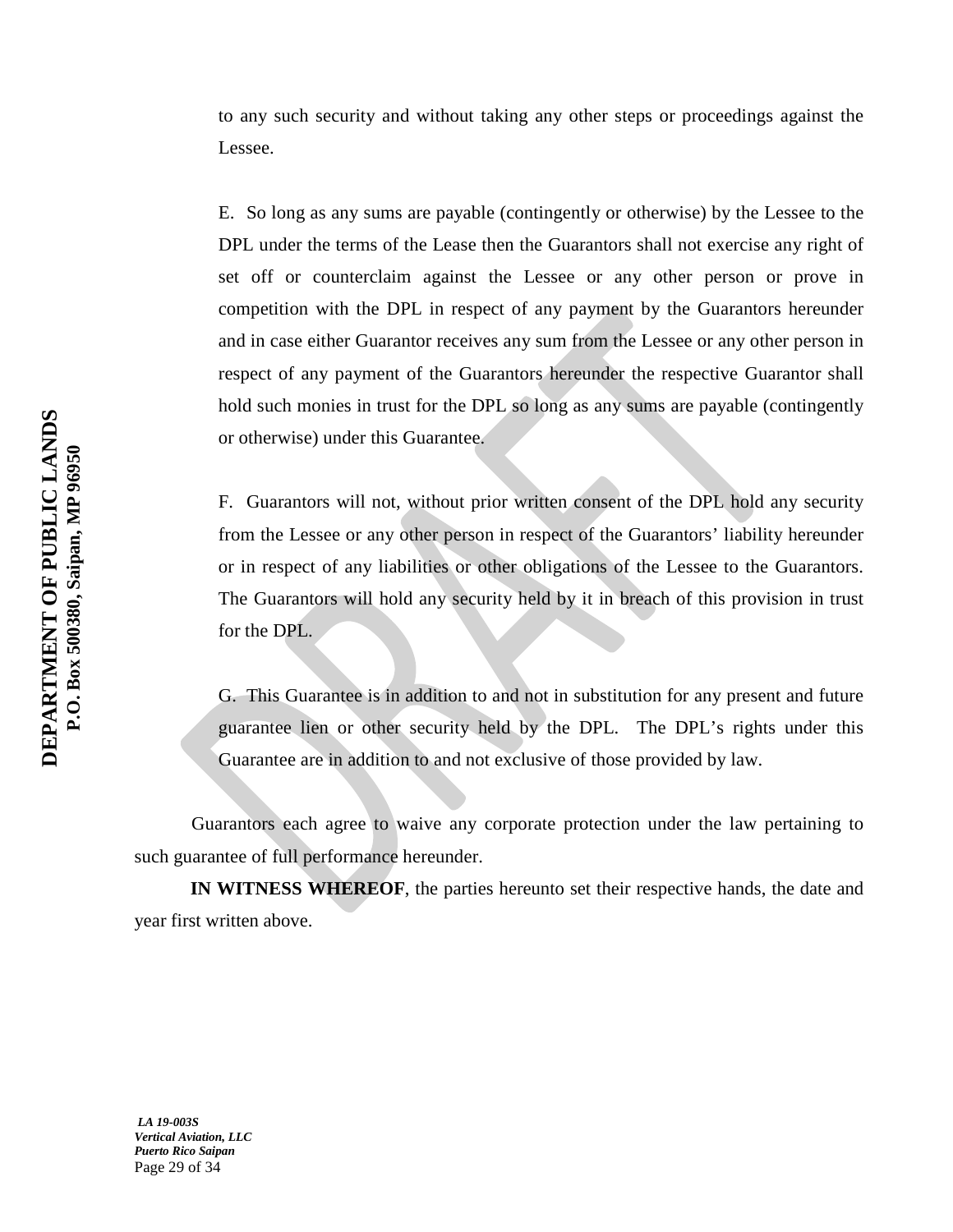## **LESSEE – VERTICAL AVIATION, LLC**

By: Date: Li, Yang Li

| <b>COMMONWEALTH OF THE</b> |                       |
|----------------------------|-----------------------|
| NORTHERN MARIANA ISLANDS   | <b>ACKNOWLEDGMENT</b> |
| SAIPAN, MARIANA ISLANDS    |                       |

On this \_\_\_\_\_ day of , **2019**, before me, a Notary Public in and for the Commonwealth of the Northern Mariana Islands, personally appeared **Li, Yang Li,** known to me to be the person whose names is subscribed to the foregoing instrument and acknowledged to me that he/she executed the same as his/her free and voluntary act and deed for the purposes set forth therein.

**IN WITNESS WHEREOF**, I have hereunto set my hand and affixed my official seal the day and year first above written.

 **Notary Public**

*LA 19-003S Vertical Aviation, LLC Puerto Rico Saipan* Page 30 of 34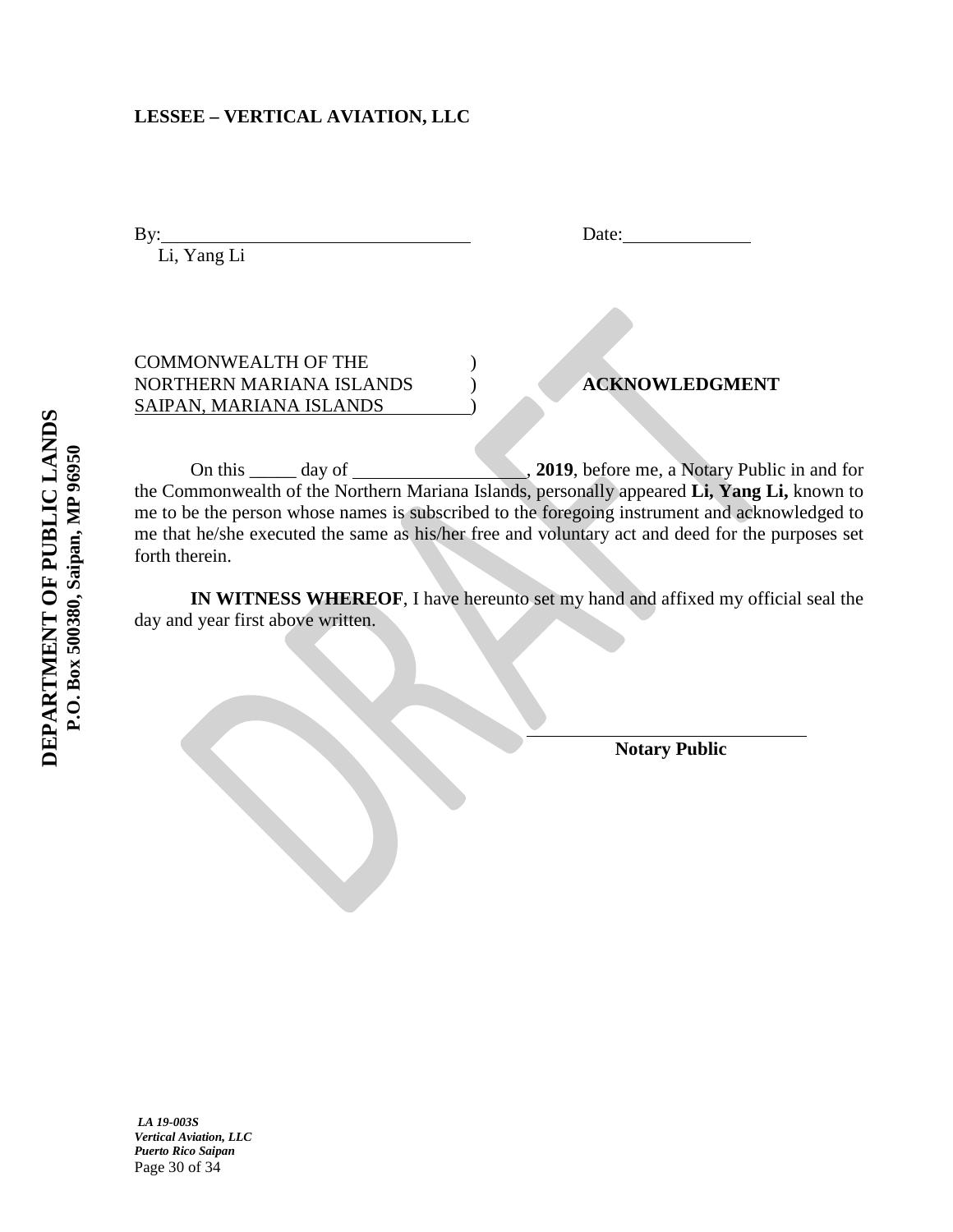NOW IN CONSIDERATION OF THE SUM OF ONE UNITED STATES DOLLAR (\$1.00) (THE RECEIPT AND SUFFICIENCY OF WHICH THE GUARANTORS HEREBY ACKNOWLEDGE) THE GUARANTORS HEREBY COVENANT WITH THE DPL AS IS SET FORTH IN ARTICLE 43 ABOVE.

PERSONAL GUARANTOR:

Li, Yang Li

COMMONWEALTH OF THE ) NORTHERN MARIANA ISLANDS ) **ACKNOWLEDGMENT** SAIPAN, MARIANA ISLANDS )

\_\_\_\_\_\_\_\_\_\_\_\_\_\_\_\_\_\_\_\_\_\_\_\_\_\_\_\_

On this day of , **2019**, before me, a Notary Public in and for the Commonwealth of the Northern Mariana Islands, personally appeared **Li, Yang Li, in his** individual capacity, known to me to be the person whose name is subscribed to the foregoing instrument and acknowledged to me that he/she executed the same as his/her free and voluntary act and deed for the purposes set forth therein.

**IN WITNESS WHEREOF**, I have hereunto set my hand and affixed my official seal the day and year first above written.

 **Notary Public**

*LA 19-003S Vertical Aviation, LLC Puerto Rico Saipan* Page 31 of 34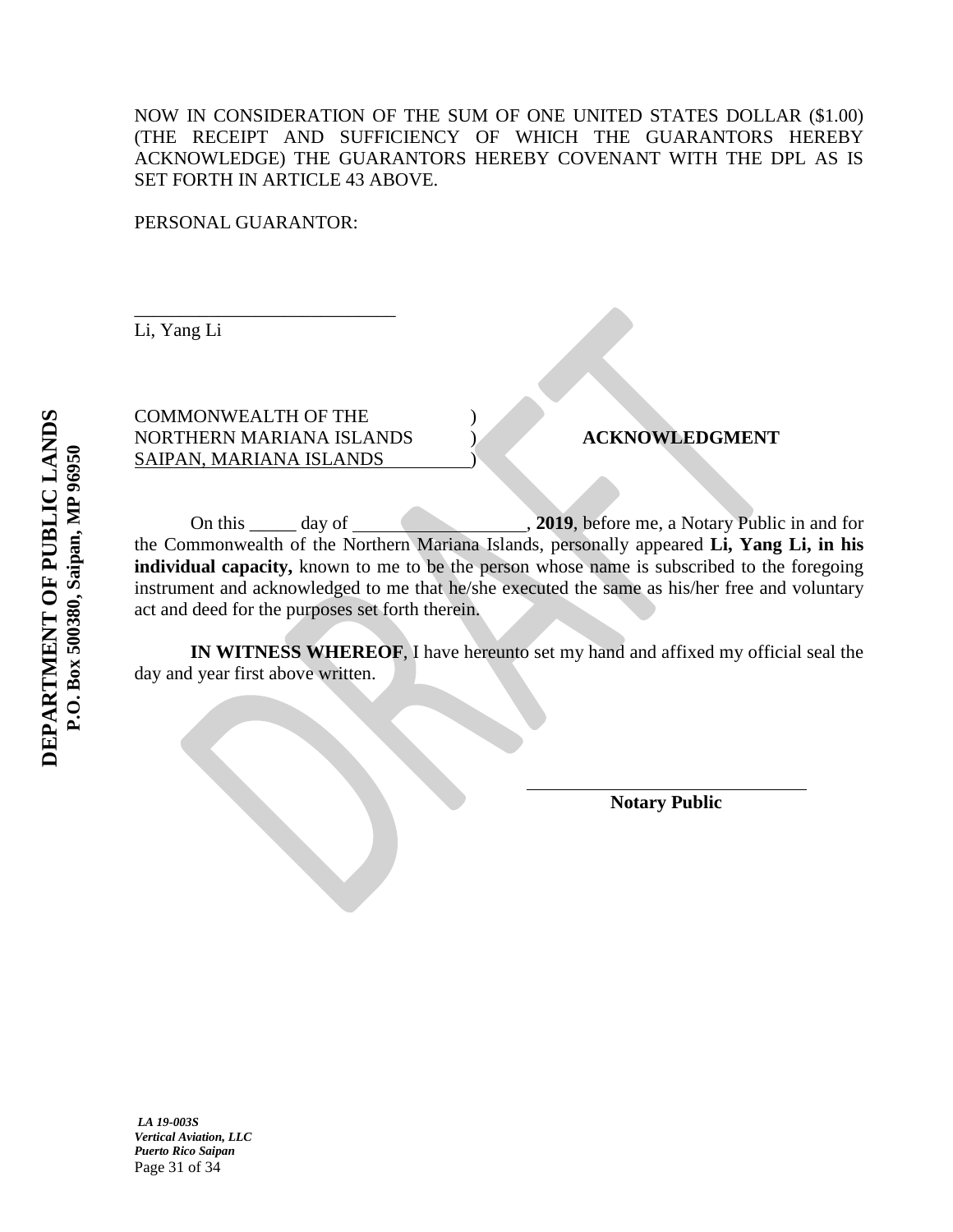## **DEPARTMENT OF PUBLIC LANDS:**

By: Date:

 **Marianne Concepcion-Teregeyo Secretary, DPL**

COMMONWEALTH OF THE ) NORTHERN MARIANA ISLANDS ) **ACKNOWLEDGMENT** SAIPAN, MARIANA ISLANDS )

On this \_\_\_\_\_ day of , **2019**, before me, a Notary Public in and for the Commonwealth of the Northern Mariana Islands, personally appeared **Marianne Concepcion-Teregeyo, Secretary of the Department of Public Lands,** known to me to be the person whose name is subscribed to the foregoing instrument and acknowledged to me that she executed the same as her free and voluntary act and deed for the purposes set forth therein.

**IN WITNESS WHEREOF**, I have hereunto set my hand and affixed my official seal the day and year first above written.

**Notary Public**

**APPROVED AS TO FORM AND LEGAL CAPACITY:**

By:

 EDWARD E. MANIBUSAN Attorney General

*LA 19-003S Vertical Aviation, LLC Puerto Rico Saipan* Page 32 of 34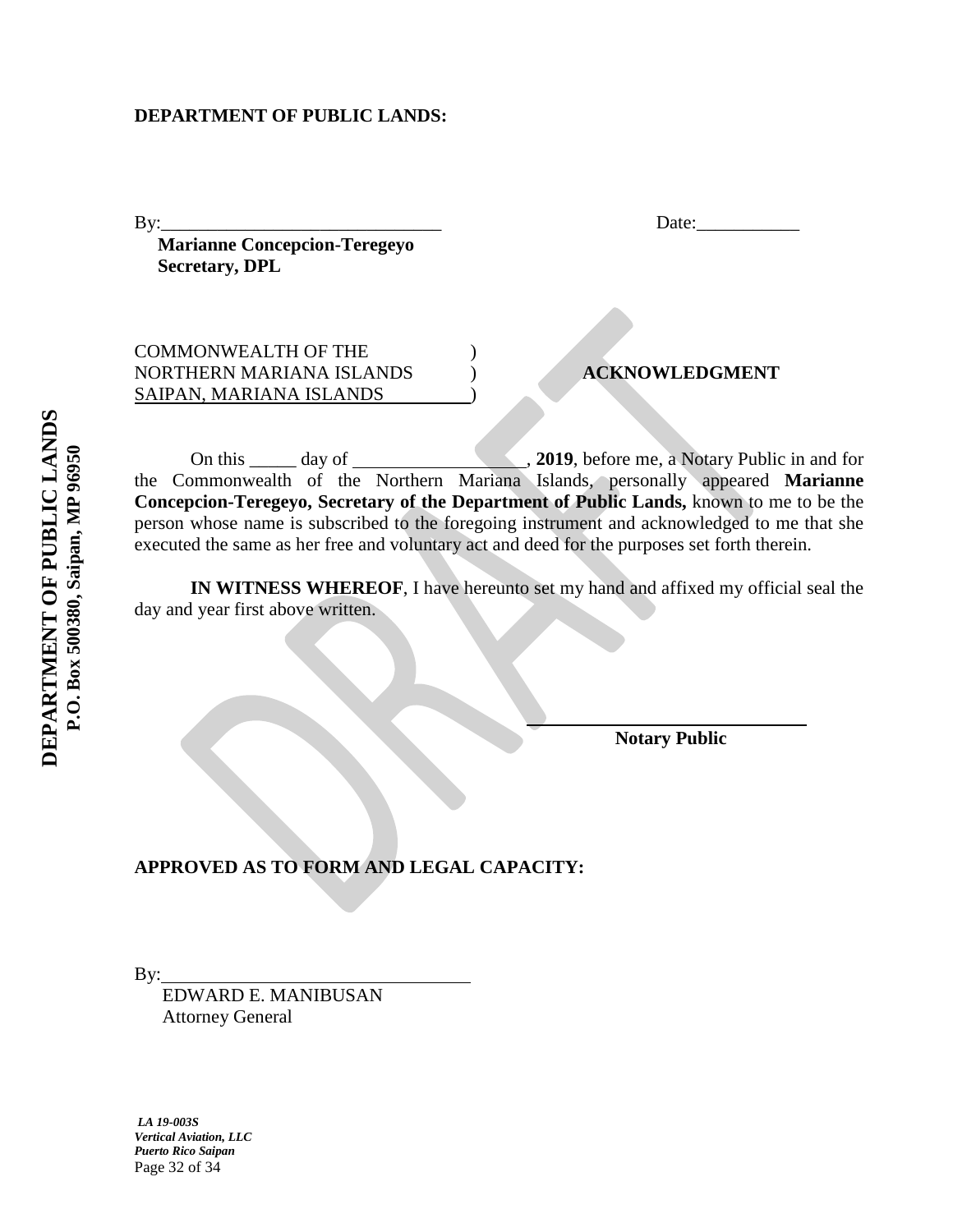## **SCHEDULE 1**

## **Lease Data Sheet**

**Lessee Name: VERTICAL AVIATION, LLC Lessee's Representative: Mr. Li, Yang Li- President/ Owner** Form of Business Entity: **CNMI Corporation Permitted Purpose of Lease: Construction and Development of Heliport, for commercial helicopter tour operations Lease Term: 40 years Property Description:** Lot No. 117 D 11 (3,292 square meters) and Lot **No. 117 D 13 (3,000 square meters) in Puerto Rico, Saipan Fee Simple Value of Premises (applicable during first 5 years of term): \$320,000.00 "as unimproved or vacant" Base Rent during initial 5 year period (in dollars): \$16,000.00 annually \$5,333.00 quarterly** Additional Rent (as percent of BGR): Refer to table in Article 5. **Security Deposit:** \$30,000.00 **(5% of the Construction Cost)** Public Benefit Obligations: Refer to Exhibit A **Additional Obligations of Lessee: Additional Restrictions upon Lessee: Specific Authorizations (permitted under body of lease):**

*LA 19-003S Vertical Aviation, LLC Puerto Rico Saipan* Page 33 of 34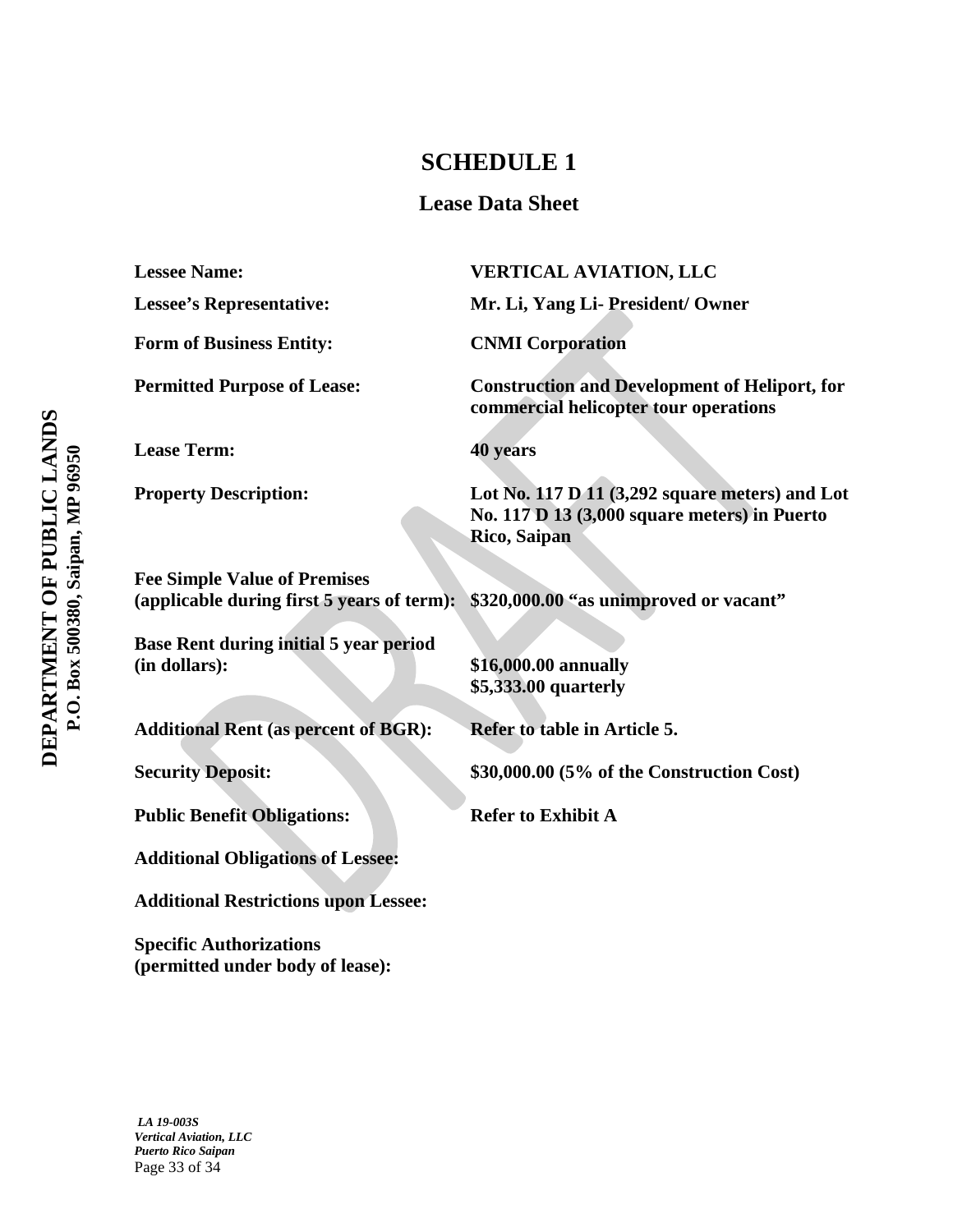# **EXHIBIT A**

## **Public Benefit Obligations**

Vertical Aviation will give many benefits to the public of the CNMI. Benefits such as:

- 1. Fifteen Percent (15%) discount on the following services at a corporate rate
	- Search and Rescue assistance
	- Police and Fire Department air support
	- Government assistance in reaching the Northern Islands
	- Federal and Local Government agency transportation, inspection and surveillance of remote areas
	- Air Ambulance services in the future, with the addition of larger helicopters with onboard nurses or paramedics, enabling patients in critical conditions to be transported quickly to emergency care. Currently patients must be able to sit upright for takeoff and landing in one of the commercial air operators, which means the people who need it the most cannot get to the treatment they need.
	- Transportation or referral patients for treatment
	- Timely transportation of people and time sensitive supplies to the Northern Islands
	- Timely transportation of fresh meat and produce from agricultural homesteads such as Pagan.
	- Local Discount Program on selected flights.
- 2. Five Thousand Dollars (\$5,000.00) Annual Donation to the Division of Parks and Recreation under the Department of Lands and Natural Resources for playground equipments and maintenance cost.

*LA 19-003S Vertical Aviation, LLC Puerto Rico Saipan* Page 34 of 34